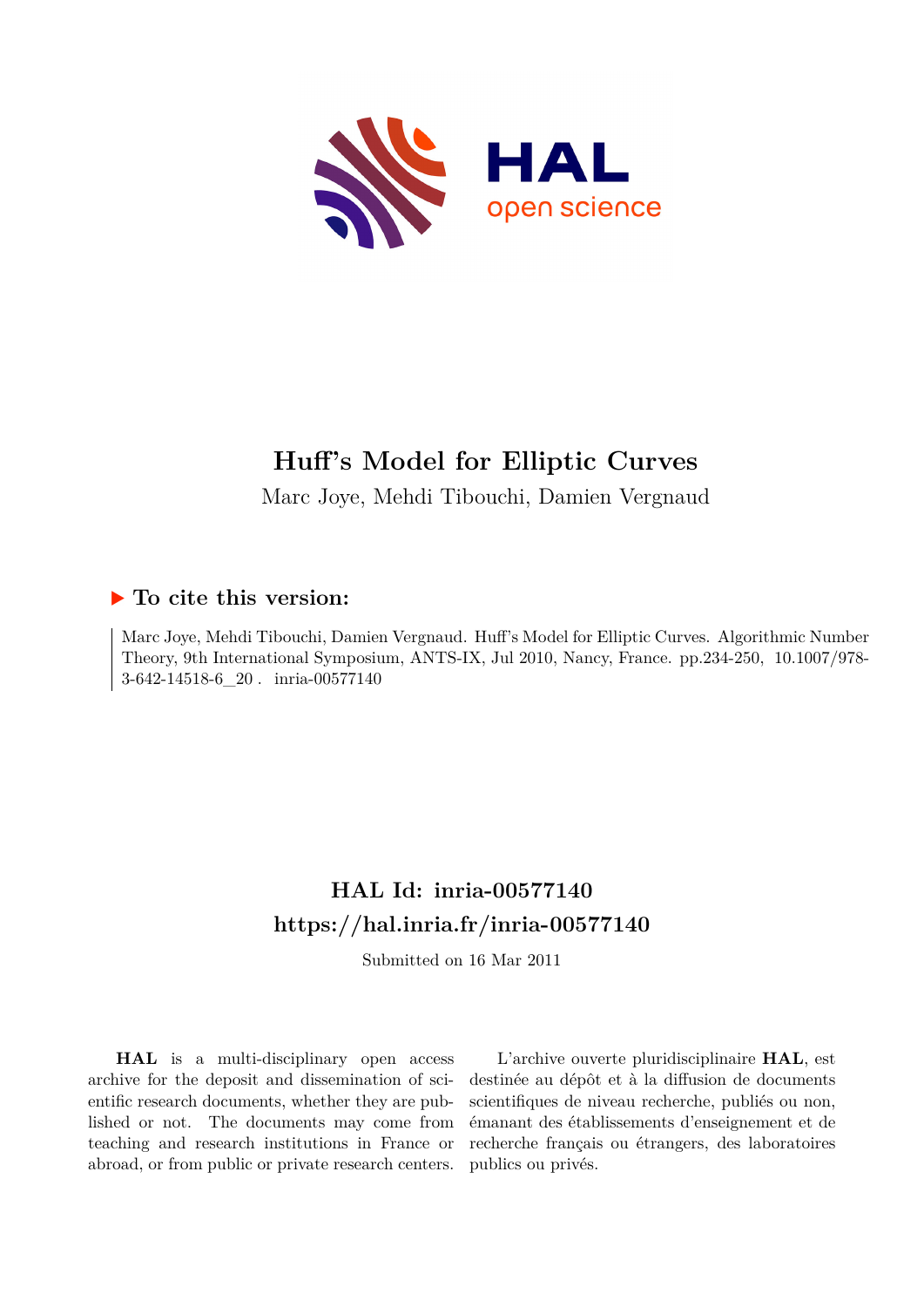## Huff 's Model for Elliptic Curves

Marc Joye<sup>1</sup>, Mehdi Tibouchi<sup>2,\*</sup>, and Damien Vergnaud<sup>2</sup>

<sup>1</sup> Technicolor, Security & Content Protection Labs 1 avenue de Belle Fontaine, 35576 Cesson-Sévigné Cedex, France marc.joye@technicolor.com  $2$  École Normale Supérieure – C.N.R.S. – I.N.R.I.A. 45, Rue d'Ulm – 75230 Paris CEDEX 05 – France {mehdi.tibouchi,damien.vergnaud}@ens.fr

Abstract. This paper revisits a model for elliptic curves over  $\mathbb Q$  introduced by Huff in 1948 to study a diophantine problem. Huff's model readily extends over fields of odd characteristic. Every elliptic curve over such a field and containing a copy of  $\mathbb{Z}/4\mathbb{Z} \times \mathbb{Z}/2\mathbb{Z}$  is birationally equivalent to a Huff curve over the original field.

This paper extends and generalizes Huff's model. It presents fast explicit formulæ for point addition and doubling on Huff curves. It also addresses the problem of the efficient evaluation of pairings over Huff curves. Remarkably, the so-obtained formulæ feature some useful properties, including completeness and independence of the curve parameters.

Key words: Elliptic curves, Huff's model, unified addition law, complete addition law, explicit formulæ, scalar multiplication, Tate pairing, Miller's algorithm.

## 1 Introduction

Elliptic curves have been extensively studied in algebraic geometry and number theory since the middle of the nineteenth century. More recently, they have been used to devise efficient algorithms for factoring large integers [19, 22] or for primality proving [2, 13, 23]. They also revealed useful in the construction of cryptosystems [18, 20].

In this paper, we develop an elliptic curve model introduced by Huff in 1948 to study a diophantine problem. We present fast explicit formulæ for adding or doubling points on Huff curves. We also devise a couple of extensions and generalizations upon this model. We analyze the impact of these curves in cryptographic applications. Some of our addition formulæ are unified; i.e., they remain valid for doubling a point. Even better, they achieve completeness *(i.e., are valid for all* inputs) when restricted to a cyclic subgroup, as is customary in cryptographic settings. We also consider the problem of pairing computation over Huff curves.

<sup>⋆</sup> This research was completed while the second author was visiting the Okamoto Research Laboratory at the NTT Information Sharing Platform (Tokyo, Japan).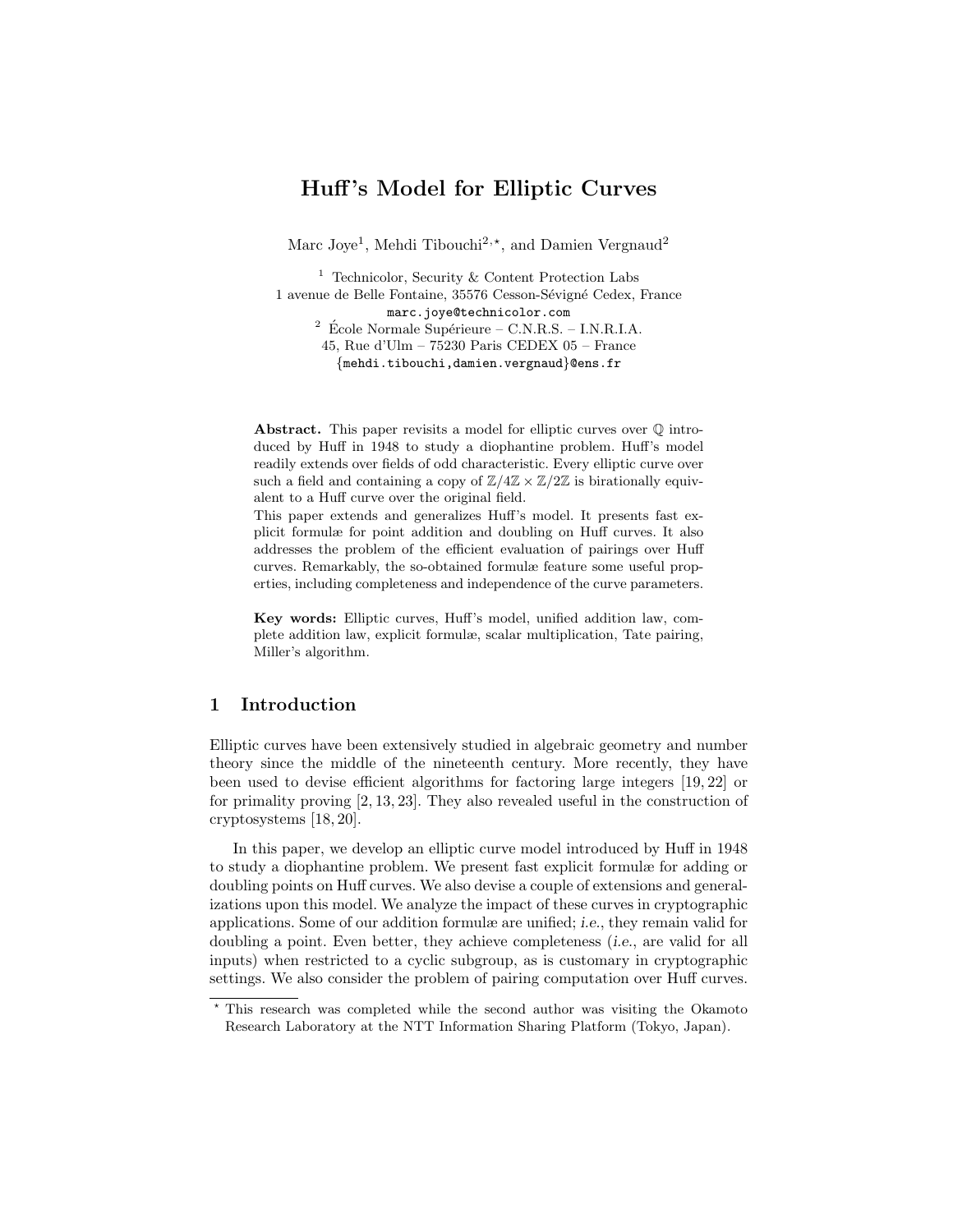#### 1.1 Background

Elliptic curves and cryptography. In 1985, Koblitz [18] and Miller [20] independently proposed the use of elliptic curves in public-key cryptography. The main advantage of elliptic curve systems stems from the absence of a subexponentialtime algorithm to compute discrete logarithms on general elliptic curves over finite fields. Consequently, one can use an elliptic curve group that is smaller in size compared with systems based on either integer factorization or the discrete log problem in the multiplicative group of a finite field, while maintaining the same (heuristic) level of security (see [17] for a recent survey on elliptic curve cryptography).

The use of elliptic curves in cryptography makes the key sizes smaller but the arithmetic of the underlying group is more tedious (for example, with the widely-used Jacobian coordinates, the general addition of two points on an elliptic curve typically requires 16 field multiplications). Therefore a huge amount of research has been devoted to the analysis of the performance of various forms of elliptic curves proposed in the mathematical literature: Weierstraß cubics, Jacobi intersections, Hessian curves, Jacobi quartics, or the more recent forms of elliptic curves due to Montgomery, Doche-Icart-Kohel or Edwards (see [6] for an encyclopedic overview of these models). For instance, since 2007, there has been a rapid development of the curves introduced by Edwards in [12] and their use in cryptology. Bernstein and Lange proposed a more general version of these curves in [7] and the inverted Edwards coordinates in [8]. Bernstein, Birkner, Joye, Lange, and Peters studied twisted Edwards curves in [5]. Hisil, Wong, Carter and Dawson proposed extended twisted Edwards coordinates in [14]. Bernstein, Lange, and Farashahi covered the binary case in [9]. The first formulæ for computing pairings over Edwards curves were published by Das and Sarkar [11]. They were subsequently improved by Ionica and Joux [16]. The best implementation to date is due to Arène, Lange, Naehrig, and Ritzenhaler [1]. The present paper is aimed at providing a similar study for a forgotten model of elliptic curves hinted by Huff in 1948.

A diophantine problem. Huff [15] considered rational distance sets S (i.e., subsets S of the plane  $\mathbb{R}^2$  such that for all  $s, t \in S$ , the distance between s and t is a rational number) of the following form: given distinct  $a, b \in \mathbb{Q}$ , S contains the four points  $(0, \pm a)$  and  $(0, \pm b)$  on the y-axis, plus points  $(x, 0)$  on the x-axis, for some  $x \in \mathbb{Q}$ . Such a point  $(x, 0)$  must then satisfy the equations  $x^2 + a^2 = u^2$  and  $x^2 + b^2 = v^2$  with  $u, v \in \mathbb{Q}$ . The system of associated homogeneous equations  $x^2 + a^2z^2 = u^2$  and  $x^2 + b^2z^2 = v^2$  defines a curve of genus 1 in  $\mathbb{P}^3$ . Huff, and later his student Peeples [24], provided examples where this curve has positive rank over Q, thus exhibiting examples of arbitrarily large rational distance sets of cardinality  $k > 4$  such that exactly  $k - 4$  points are on one line.

The above mentioned genus 1 curve is birationally equivalent to the curve

$$
ax(y^2 - 1) = by(x^2 - 1)
$$
 (1)

for some parameters a and b in  $\mathbb Q$ . It is easily seen that, over any field  $\mathbb K$  of odd characteristic, Equation (1) defines an elliptic curve if  $a^2 \neq b^2$  and  $a, b \neq 0$ .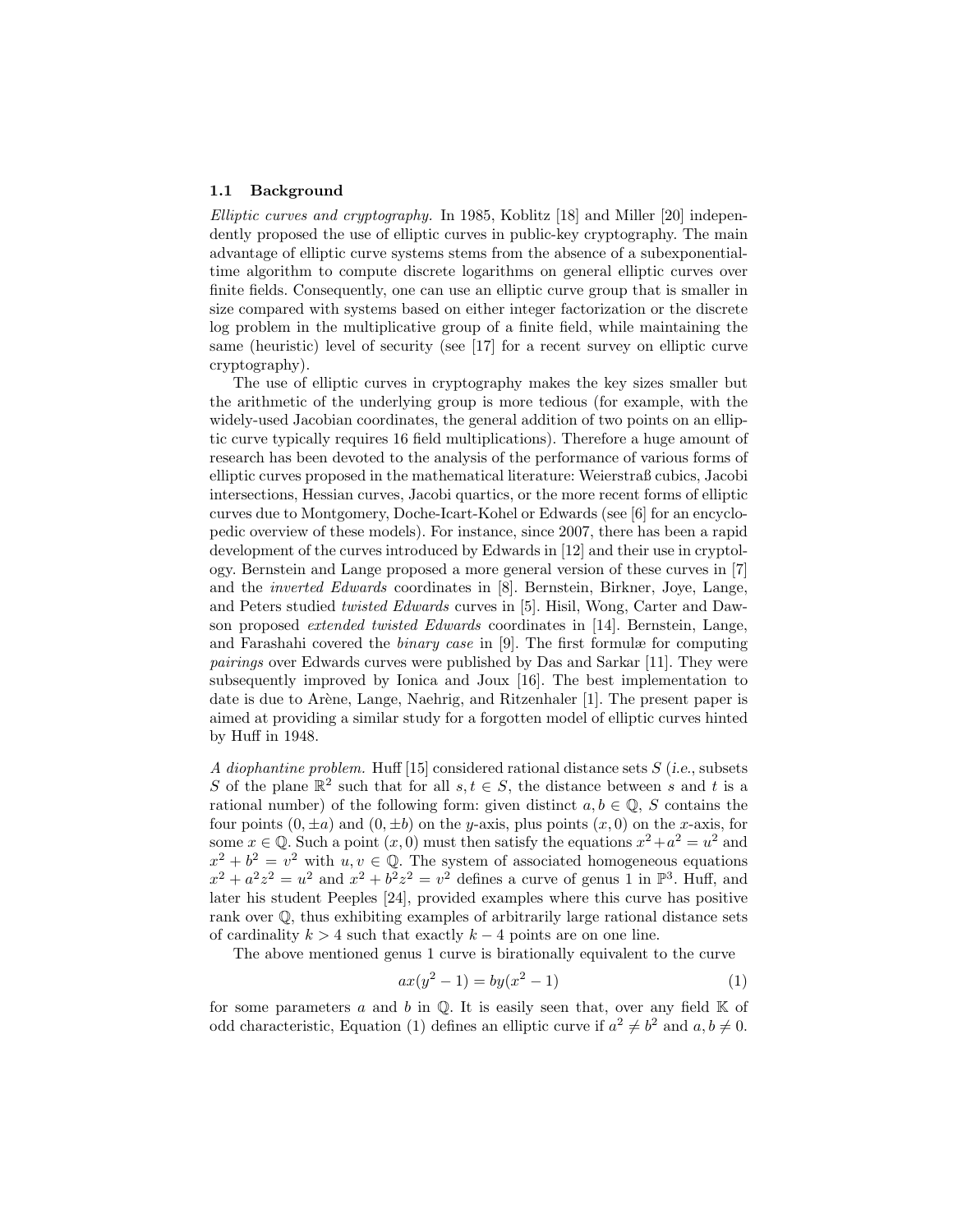Indeed, if  $ab \neq 0$ , the gradient of the curve  $F(X, Y, Z) = aX(Y^2 - Z^2) - bY(X^2 - Z^2)$  $Z^2$ ) in the projective plane  $\mathbb{P}^2(\mathbb{K})$  is

$$
\left(\frac{\partial F}{\partial X}, \frac{\partial F}{\partial Y}, \frac{\partial F}{\partial Z}\right) = \left(a(Y^2 - Z^2) - 2bXY, 2aXY - b(X^2 - Z^2), 2(-aX + bY)Z\right),
$$

which does not vanish at the three points at infinity  $(1:0:0)$ ,  $(0:1:0)$  and  $(a : b : 0)$  and vanishes at a finite point  $(x : y : 1)$  if and only if  $ax = by$ , which together with Eq. (1) implies that  $x^2 = y^2$  and therefore  $a^2 = b^2$ . It is worth noting that in characteristic 2, the point  $(1:1:1)$  is always singular and therefore the family of curves defined by (1) does not contain any smooth curve. As will be shown in Section 3, we can extend our study to even characteristic by considering a generalized model.

## 1.2 Contributions of the paper

Our first contribution is a detailed study of Huff's form for elliptic curves over finite fields of odd characteristic and a statement of the addition law in these groups. We show in particular that all elliptic curves over non-binary finite fields with a subgroup isomorphic to  $\mathbb{Z}/4\mathbb{Z} \times \mathbb{Z}/2\mathbb{Z}$  can be transformed to Huff's form. We then analyze their arithmetic and investigate several generalizations and extensions. In particular, we present explicit formulæ (i.e., as a series of field operations) that

- compute a *complete* addition  $(X_1 : Y_1 : Z_1) \oplus (X_2 : Y_2 : Z_2)$  using 12m;
- compute a unified addition  $(X_1 : Y_1 : Z_1) \oplus (X_2 : Y_2 : Z_2)$  using 11m;
- compute a mixed addition  $(X_1 : Y_1 : Z_1) \oplus (X_2 : Y_2 : 1)$  using 10m;
- compute a doubling  $[2](X_1 : Y_1 : Z_1)$  using 6m + 5s

where **m** and **s** denote multiplications and squarings in the base field  $K$ .

As a further contribution, since bilinear pairings have found numerous applications in cryptography, we also present formulæ for computing Tate pairings using Huff's form. Specifically, we present explicit formulæ that

- compute a *full* Miller addition using  $1M + (k + 15)m$ ;
- compute a *mixed* Miller addition using  $1M + (k+13)m$ ;
- compute a Miller doubling using  $1M + 1S + (k + 11)m + 6s$

on a Huff curve over  $\mathbb{K} = \mathbb{F}_q$  of embedding degree k. M and S denote multiplications and squarings in the larger field  $\mathbb{F}_{q^k}$  while m and s are operations in  $\mathbb{F}_q$ as before.

Outline. The rest of this paper is organized as follows. The next section introduces Huff's model. We develop efficient unified addition formulæ and discuss the applicability of the model. We explicit the class of elliptic curves covered by Huff's model. In Section 3, we present several generalizations and extensions. We offer dedicated addition formulæ. We generalize Huff's model to cover a larger class of elliptic curves. We also extend the model to the case of binary fields. Section 4 deals with pairings over Huff curves. We exploit the relative simplicity of the underlying group law to devise efficient formulæ for the evaluation of the Tate pairing. Finally, we conclude in Section 5.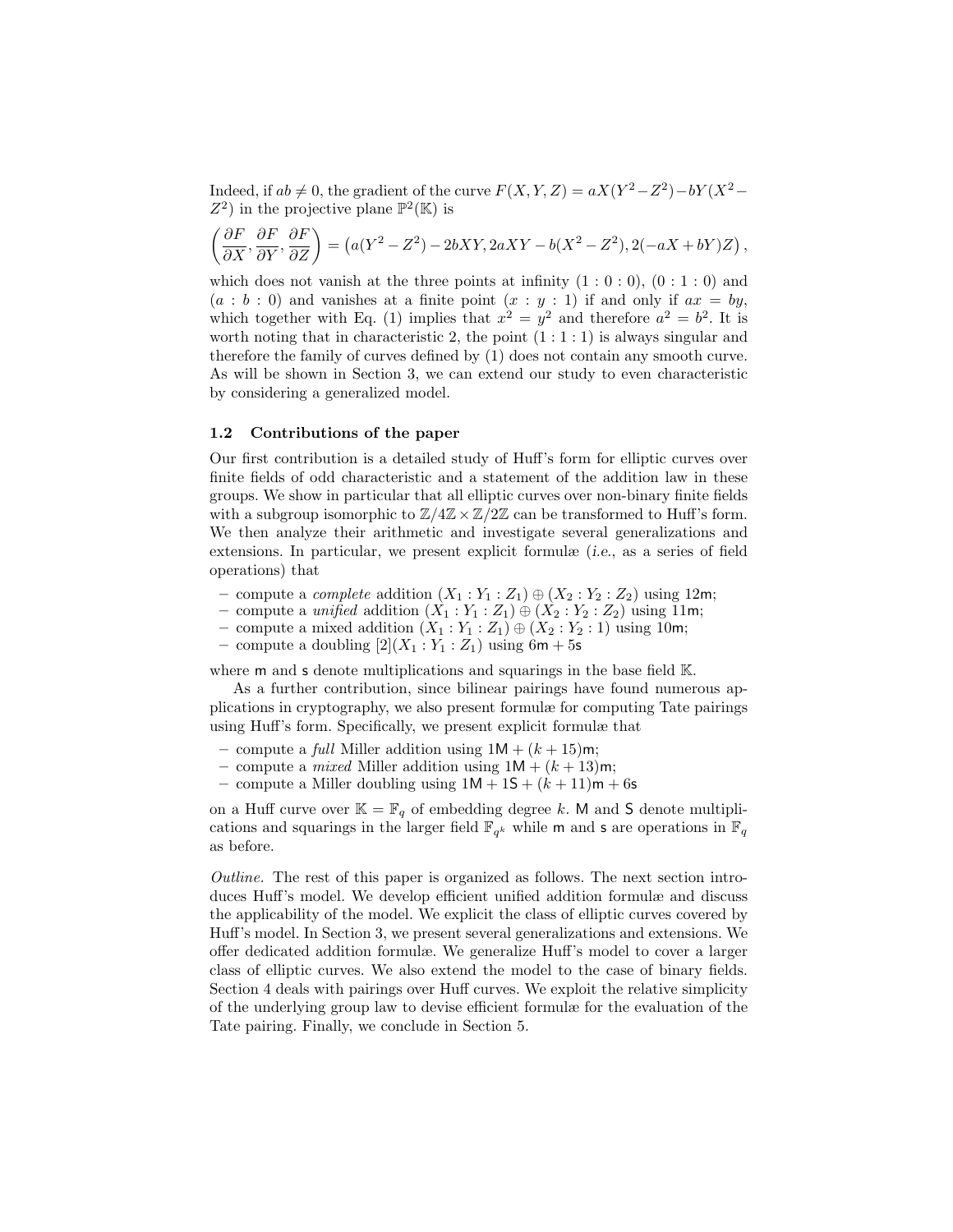## 2 Huff's Model

Let K denote a field of characteristic  $\neq 2$ . Consider the set of projective points  $(X:Y:Z) \in \mathbb{P}^2(\mathbb{K})$  satisfying the equation

$$
E_{/\mathbb{K}} : aX(Y^2 - Z^2) = bY(X^2 - Z^2)
$$
 (2)

where  $a, b \in \mathbb{K}^{\times}$  and  $a^2 \neq b^2$ . This form is referred to as *Huff's model* of an elliptic curve.



Fig. 1. Example of a Huff curve (over  $\mathbb{R}$ )

The tangent line at  $(0:0:1)$  is  $aX = bY$ , which intersects the curve with multiplicity 3, so that  $\mathbf{O} = (0:0:1)$  is an inflection point of E.  $(E,\mathbf{O})$ is therefore an elliptic curve with  $\boldsymbol{O}$  as neutral element and whose group law, denoted ⊕, has the following property: for any line intersecting the cubic curve E at the three points  $P_1$ ,  $P_2$  and  $P_3$  (counting multiplicities), we have  $P_1 \oplus$  $P_2 \oplus P_3 = 0$ . In particular, the inverse of point  $P_1 = (X_1 : Y_1 : Z_1)$  is  $\ominus P_1 =$  $(X_1: Y_1: -Z_1)$  and the sum of  $P_1$  and  $P_2$  is  $P_1 \oplus P_2 = \bigoplus P_3$ . We note that a point at infinity is its own inverse. Hence, the three points at infinity (i.e., on the line  $Z = 0$  in  $\mathbb{P}^2$ ) — namely,  $(1:0:0)$ ,  $(0:1:0)$  and  $(a:b:0)$ , are exactly the three primitive 2-torsion points of  $E$ . The sum of any two of them is equal to the third one. More generally,  $(X_1 : Y_1 : Z_1) \oplus (1 : 0 : 0)$  is the inverse of the point of intersection of the "horizontal" line passing through  $(X_1 : Y_1 : Z_1)$  with E. When  $Z_1 \neq 0$ , we have

$$
(X_1:Y_1:Z_1)\oplus(1:0:0)=(Z_1^2:-X_1Y_1:X_1Z_1),
$$

and analogously,

$$
(X_1:Y_1:Z_1)\oplus(0:1:0)=(-X_1Y_1:Z_1^2:Y_1Z_1).
$$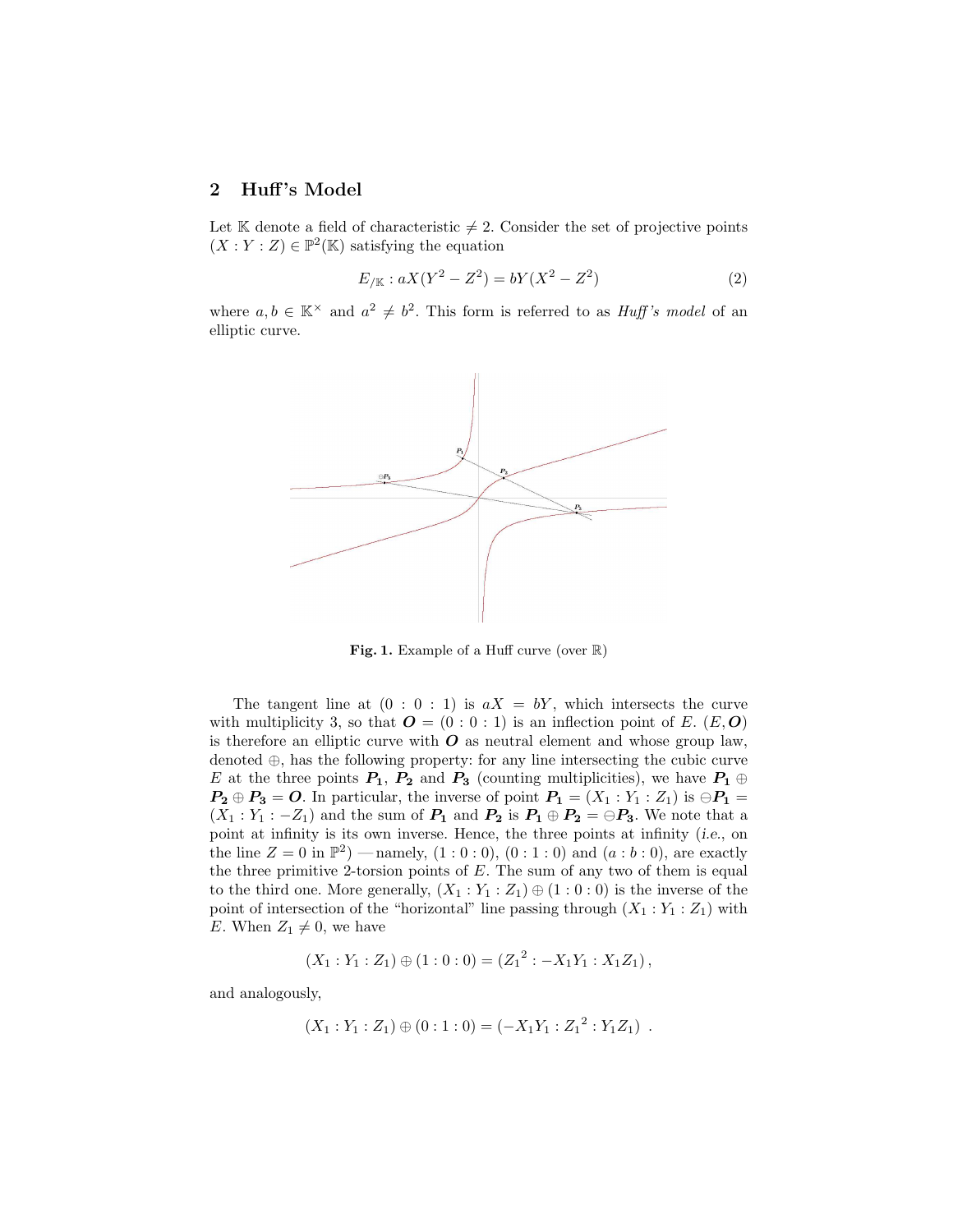From  $(a:b:0) = (1:0:0) \oplus (0:1:0)$ , when  $Z_1 \neq 0$ , we get  $(X_1:Y_1:Z_1) + (a:b):$  $b: 0) = (Z_1^2: -X_1Y_1: X_1Z_1) \oplus (0:1:0)$  and therefore

.

$$
(X_1:Y_1:Z_1) \oplus (a:b:0) = \begin{cases} (a:b:0) & \text{if } (X_1:Y_1:Z_1) = (0:0:1) \\ (Y_1Z_1:X_1Z_1:-X_1Y_1) & \text{otherwise} \end{cases}
$$

We remark that adding  $(a:b:0)$  to any of the points  $(\pm 1 : \pm 1 : 1)$  transforms it into its inverse. It follows that these four points are the four solutions to the equation  $[2]P = (a : b : 0)$  and so are primitive 4-torsion points. The eight remarkable points we identified form a subgroup isomorphic to  $\mathbb{Z}/4\mathbb{Z} \times \mathbb{Z}/2\mathbb{Z}$ . When  $\mathbb{K} = \mathbb{Q}$ , this must be the full torsion since, according to a theorem by Mazur, the torsion subgroup is of order at most 12 (and thus exactly 8 here).

Remark 1. In [15, p. 445], it is noted that the inverse projective transformations

$$
\Upsilon : \mathbb{P}^2(\mathbb{K}) \to \mathbb{P}^2(\mathbb{K}) : (X : Y : Z) \mapsto (U : V : W) = (ab(bX - aY) : ab(b^2 - a^2)Z : -aX + bY)
$$

and

$$
\Upsilon^{-1} : \mathbb{P}^2(\mathbb{K}) \to \mathbb{P}^2(\mathbb{K}) : (U : V : W) \mapsto (X : Y : Z) = (b(U + a^2 W) : a(U + b^2 W) : V)
$$

induce a correspondence between Eq. (2) and the Weierstraß equation

$$
V^2W = U(U + a^2W)(U + b^2W) .
$$

Observe that point at infinity  $(0:1:0)$  on the Weierstraß curve is mapped to  $(0:0:1)$  on the Huff curve through  $\Upsilon^{-1}$ . Observe also that map  $\Upsilon^{-1}$  is a line-preserving transformation. This is another way to see that the group law on a Huff curve E follows the chord-and-tangent rule [25,  $\S 2$ ] with  $\mathbf{O} = (0:0:1)$ as neutral element.

#### 2.1 Affine formulæ

We give explicit formulæ for the group law. Excluding the 2-torsion, we use the non-homogeneous form  $ax(y^2 - 1) = by(x^2 - 1)$ . Let  $y = \lambda x + \mu$  denote the secant line passing through two different points  $P_1 = (x_1, y_1)$  and  $P_2 = (x_2, y_2)$ . This line intersects the curve at a third point  $\ominus P_3 = (-x_3, -y_3)$ . Plugging the line equation into the curve equation, we get

$$
ax((\lambda x + \mu)^2 - 1) = b(\lambda x + \mu)(x^2 - 1) \implies \lambda(a\lambda - b)x^3 + \mu(2a\lambda - b)x^2 + \dots = 0.
$$

Whenever defined, we so obtain

$$
\begin{cases}\nx_3 = x_1 + x_2 + \frac{\mu(2a\lambda - b)}{\lambda(a\lambda - b)} \\
y_3 = \lambda x_3 - \mu\n\end{cases}
$$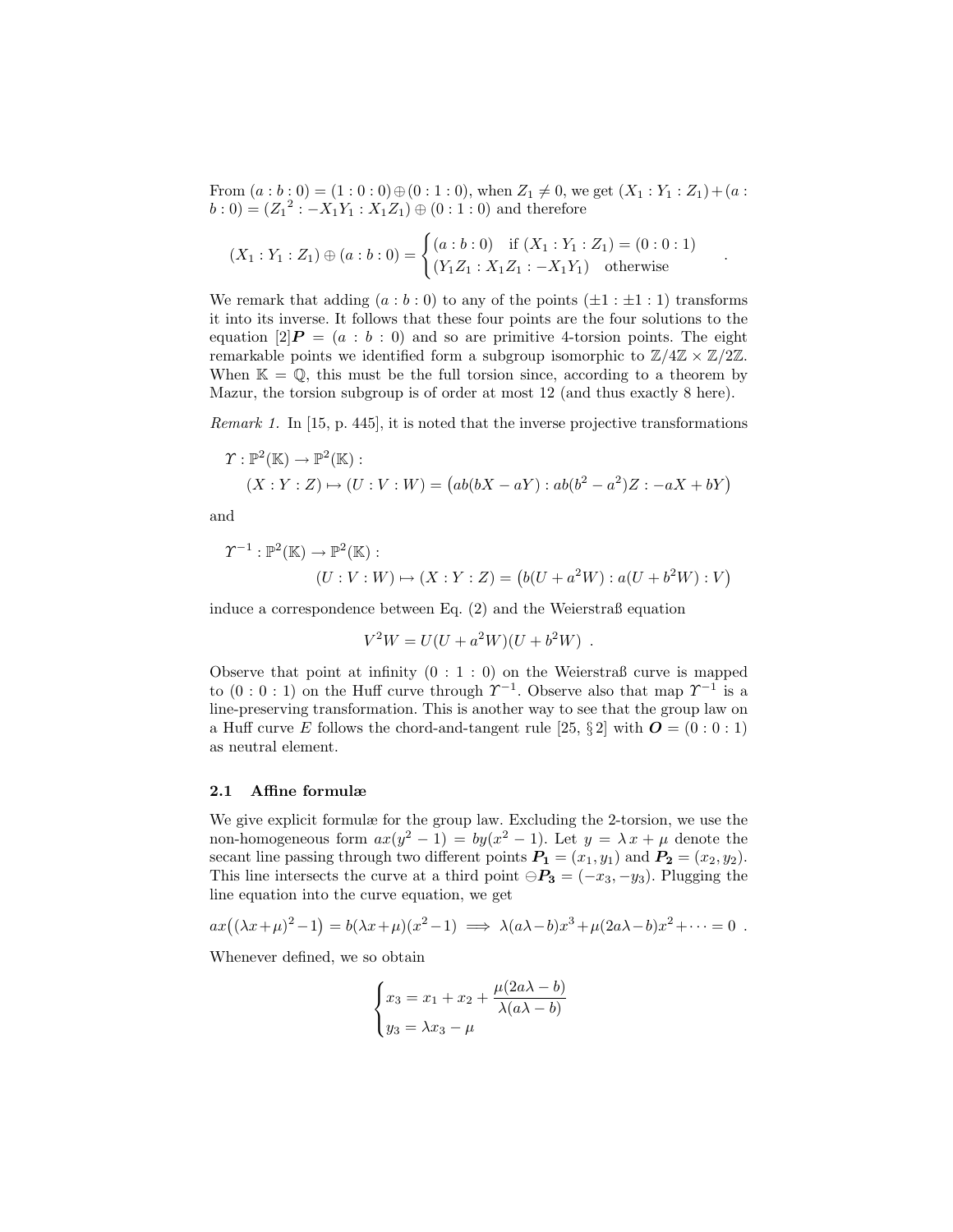with  $\lambda = \frac{y_1 - y_2}{\lambda}$  $\frac{y_1 - y_2}{x_1 - x_2}$  and  $\mu = y_1 - \lambda x_1$ . After simplification, we have

$$
x_3 = x_1 + x_2 + \frac{(x_1y_2 - x_2y_1)(2a(y_1 - y_2) - b(x_1 - x_2))}{(y_1 - y_2)(a(y_1 - y_2) - b(x_1 - x_2))}
$$
  
= 
$$
\frac{(x_1 - x_2)(a(y_1^2 - y_2^2) - b(x_1y_1 - x_2y_2))}{(y_1 - y_2)(a(y_1 - y_2) - b(x_1 - x_2))}
$$

and

$$
y_3 = -\frac{(y_1 - y_2)(b(x_1^2 - x_2^2) - a(x_1y_1 - x_2y_2))}{(x_1 - x_2)(a(y_1 - y_2) - b(x_1 - x_2))}.
$$

The above formulæ can be further simplified by reusing the curve equation. A simple calculation shows that

$$
(a(y_1 - y_2) - b(x_1 - x_2))(x_1 + x_2)y_1y_2 = a(x_2y_1 - x_1y_2)(y_1y_2 - 1).
$$

Hence, we can write

$$
x_3 = x_1 + x_2 - \frac{(2a(y_1 - y_2) - b(x_1 - x_2))(x_1 + x_2)y_1y_2}{(y_1 - y_2)a(y_1y_2 - 1)}
$$
  
=  $x_1 + x_2 - \frac{x_2y_1 - x_1y_2}{y_1 - y_2} - \frac{(x_1 + x_2)y_1y_2}{y_1y_2 - 1}$   
=  $\frac{x_1y_1 - x_2y_2}{y_1 - y_2} - \frac{(x_1 + x_2)y_1y_2}{y_1y_2 - 1}$ .

Furthermore, as easily shown

$$
b(x_1y_1-x_2y_2)(x_1x_2+1)=(y_1-y_2)(ax_1x_2(y_1+y_2)+b(x_1+x_2)),
$$

it thus follows that

$$
x_3 = \frac{ax_1x_2(y_1 + y_2) + b(x_1 + x_2)}{b(x_1x_2 + 1)} - \frac{(x_1 + x_2)y_1y_2}{y_1y_2 - 1}
$$
  
= 
$$
\frac{(x_1 + x_2)(1 + y_1y_2)}{(1 + x_1x_2)(1 - y_1y_2)},
$$
 (3)

since  $ax_1x_2(y_1 + y_2)(1 - y_1y_2) = by_1y_2(x_1 + x_2)(1 - x_1x_2)$ . Likewise, by symmetry, we have

$$
y_3 = \frac{(y_1 + y_2)(1 + x_1x_2)}{(1 - x_1x_2)(1 + y_1y_2)}.
$$
 (4)

Equations (3) and (4) are defined whenever  $x_1x_2 \neq \pm 1$  and  $y_1y_2 \neq \pm 1$ . Advantageously, curve parameters are not involved. Moreover, this addition law is unified: it can be used to double a point (i.e., when  $P_2 = P_1$ ).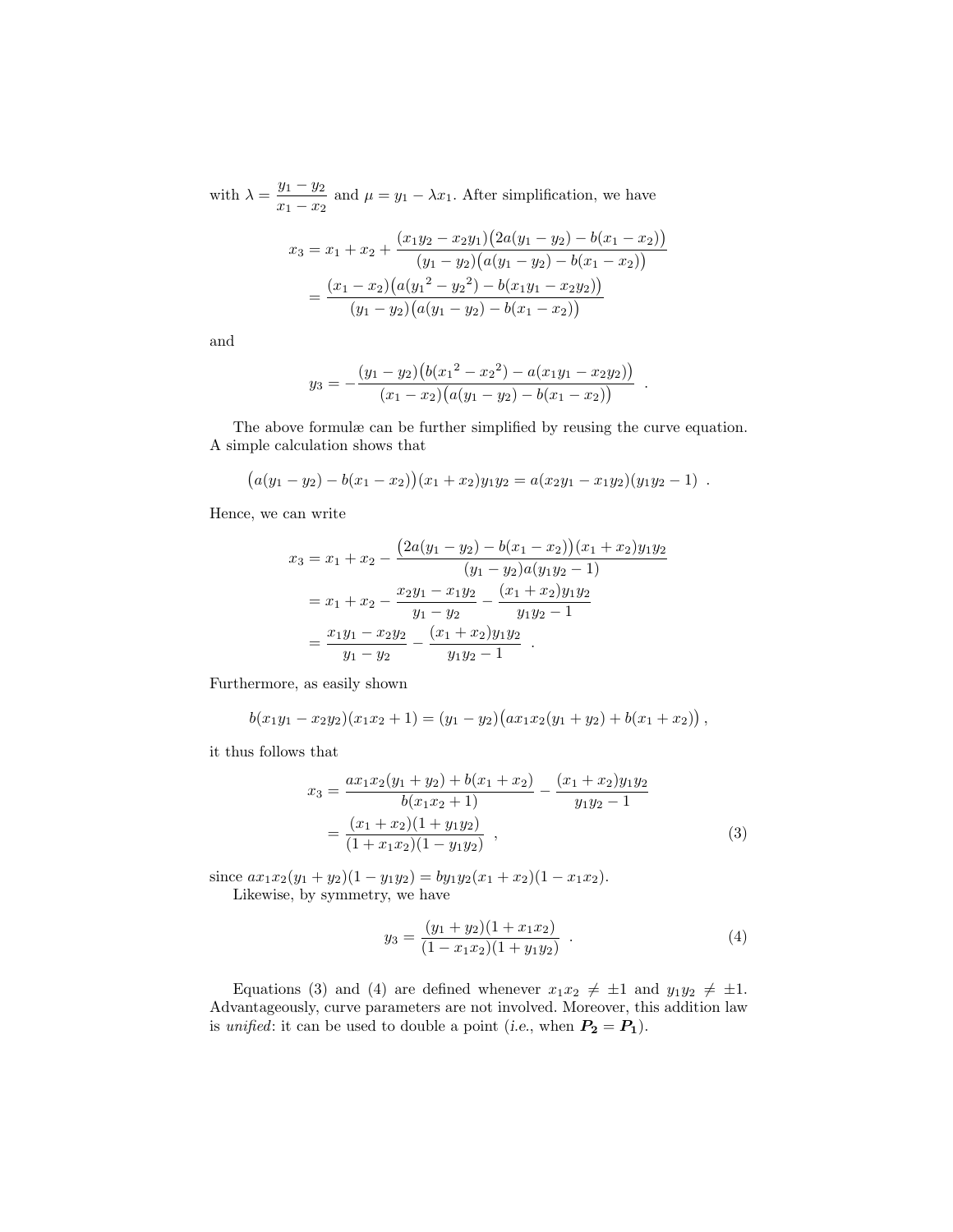### 2.2 Projective formulæ

Previous affine formulæ involve inversions in K. To avoid these operations and get faster arithmetic, projective coordinates may be preferred.

We let **m** and **s** represent the cost of a multiplication and of a squaring in  $K$ , respectively. The projective form of Eqs (3) and (4) is

$$
\begin{cases}\nX_3 = (X_1 Z_2 + X_2 Z_1)(Y_1 Y_2 + Z_1 Z_2)^2 (Z_1 Z_2 - X_1 X_2) \\
Y_3 = (Y_1 Z_2 + Y_2 Z_1)(X_1 X_2 + Z_1 Z_2)^2 (Z_1 Z_2 - Y_1 Y_2) \\
Z_3 = (Z_1^2 Z_2^2 - X_1^2 X_2^2)(Z_1^2 Z_2^2 - Y_1^2 Y_2^2)\n\end{cases} (5)
$$

In more detail, this can be evaluated as

$$
m_1 = X_1 X_2, \quad m_2 = Y_1 Y_2, \quad m_3 = Z_1 Z_2,
$$
  
\n
$$
m_4 = (X_1 + Z_1)(X_2 + Z_2) - m_1 - m_3, \quad m_5 = (Y_1 + Z_1)(Y_2 + Z_2) - m_2 - m_3,
$$
  
\n
$$
m_6 = (m_2 + m_3)(m_3 - m_1), \quad m_7 = (m_1 + m_3)(m_3 - m_2),
$$
  
\n
$$
m_8 = m_4(m_2 + m_3), \quad m_9 = m_5(m_1 + m_3),
$$
  
\n
$$
X_3 = m_8 m_6, \quad Y_3 = m_9 m_7, \quad Z_3 = m_6 m_7,
$$

that is, with  $12m$ .

## 2.3 Applicability

If  $(x_1, y_1) \neq (0, 0)$  then  $(x_1, y_1) \oplus (a : b : 0) = -(\frac{1}{x_1}, \frac{1}{y_1})$ . Observe that Equation (5) remains valid for doubling point  $(a:b:0)$  or for adding point  $(a:b:0)$ to another finite point (i.e., which is not at infinity) different from  $\boldsymbol{O}$ ; we get  $(X_1: Y_1: Z_1) \oplus (a:b:0) = (-Y_1Z_1:-X_1Z_1:X_1Y_1)$  as expected. The addition formula is however not valid for adding  $(0:1:0)$  or  $(1:0:0)$ . More generally, we have:

**Theorem 1.** Let  $\mathbb{K}$  be a field of characteristic  $\neq 2$ . Let  $P_1 = (X_1 : Y_1 : Z_1)$ and  $P_2 = (X_2 : Y_2 : Z_2)$  be two points on a Huff curve over K. Then the addition formula given by Eq. (5) is valid provided that  $X_1X_2 \neq \pm Z_1Z_2$  and  $Y_1Y_2 \neq \pm Z_1Z_2.$ 

*Proof.* If  $P_1$  and  $P_2$  are finite, we can write  $P_1 = (x_1, y_1)$  and  $P_2 = (x_2, y_2)$ . The above affine formula for  $(x_3, y_3)$  as given by Eqs (3) and (4) is defined whenever  $x_1x_2 \neq \pm 1$  and  $y_1y_2 \neq \pm 1$ . This translates into  $X_1X_2 \neq \pm Z_1Z_2$  and  $Y_1Y_2 \neq \pm Z_1Z_2$  for their projective coordinates.

It remains to analyze points at infinity. The points with their Z-coordinate equal to 0 are  $(1 : 0 : 0)$ ,  $(0 : 1 : 0)$  and  $(a : b : 0)$ . If  $P_1$  or  $P_2 \in \{(1 : 0 :$ 0),  $(0:1:0)$ , the condition  $X_1X_2 \neq \pm Z_1Z_2$  and  $Y_1Y_2 \neq \pm Z_1Z_2$  is not satisfied. Suppose now  $P_2 = (a:b:0)$ . The condition becomes  $X_1 \neq 0$  and  $Y_1 \neq 0$ , which corresponds to  $P_1 \notin \{O, (1:0:0), (0:1:0)\}\)$ . As aforementioned, the addition law is then valid for adding  $P_1$  to  $(a:b:0)$ . law is then valid for adding  $P_1$  to  $(a:b:0)$ .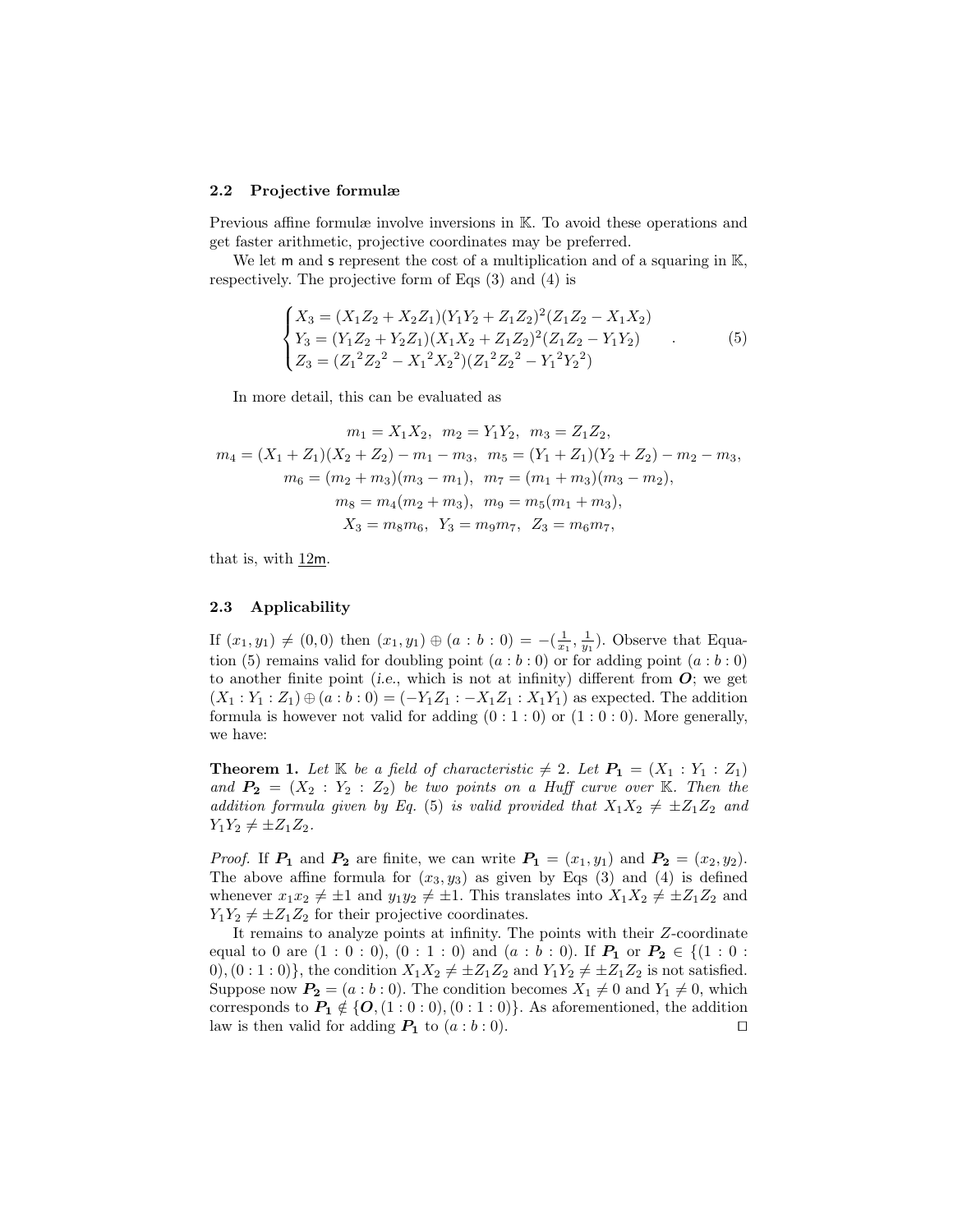The previous theorem says that the addition on a Huff curve is almost complete. However, the exceptional inputs are easily prevented in practice. Cryptographic applications typically involve (large) prime-order subgroups. More specifically, we state:

**Corollary 1.** Let E be a Huff curve over a field  $K$  of odd characteristic. Let also  $P \in E(\mathbb{K})$  be a point of odd order. Then the addition law in the subgroup generated by  $P$  is complete.

*Proof.* All points in  $\langle P \rangle$  are of odd order and thus are finite (remember that points at infinity are of order 2). It remains to show that for any points  $P_1 =$  $(x_1, y_1), P_2 = (x_2, y_2) \in \langle P \rangle$ , we have  $x_1 x_2 \neq \pm 1$  and  $y_1 y_2 \neq \pm 1$ . Note that  $x_1, y_1, x_2, y_2 \neq \pm 1$  since this corresponds to points of order 4 (and thus not in  $\langle P \rangle$ . Suppose that  $x_1 x_2 = \pm 1$ . Then  $ax_1(y_1^2 - 1) = by_1(x_1^2 - 1) \implies$  $a\frac{1}{x_1}(y_1^2-1) = by_1(1-\frac{1}{x_1^2}) \implies \pm ax_2(y_1^2-1) = -by_1(x_2^2-1)$ . Hence, since  $ax_2(y_2^2-1) = by_2(x_2^2-1)$ , it follows that  $\mp y_2(y_1^2-1) = y_1(y_2^2-1) \implies$  $(y_1 \pm y_2)(1 \mp y_1y_2) = 0 \implies y_2 = \mp y_1 \text{ or } y_1y_2 = \pm 1.$  As a result, when  $x_1x_2 = \pm 1$ , we have  $(x_2, y_2) \in \left\{ \left( \frac{1}{x_1}, -y_1 \right), \left( \frac{1}{x_1}, \frac{1}{y_1} \right), \left( -\frac{1}{x_1}, y_1 \right), \left( -\frac{1}{x_1}, -\frac{1}{y_1} \right) \right\}$ . In all cases, one of  $(x_1, y_1) \oplus (x_2, y_2)$  or  $(x_1, y_1) \oplus (x_2, y_2)$  is a 2-torsion point, a contradiction. Likewise, it can be verified that the case  $y_1y_2 = \pm 1$  leads to a contradiction, which concludes the proof. contradiction, which concludes the proof. ⊓⊔

The completeness of the addition law is very useful as it yields a natural protection against certain side-channel attacks (e.g., see [10]). Another useful feature is that the addition law is independent of the curve parameters.

#### 2.4 Universality of the model

The next theorem states that every elliptic curve over a field of characteristic  $\neq 2$  containing a copy of  $\mathbb{Z}/4\mathbb{Z}\times\mathbb{Z}/2\mathbb{Z}$  can be put in Huff's form. Generalizations and extensions are discussed in Section 3.

**Theorem 2.** Any elliptic curve  $(E, O)$  over a perfect field  $K$  of characteristic  $\neq 2$  such that  $E(\mathbb{K})$  contains a subgroup  $\mathbb{G}$  isomorphic to  $\mathbb{Z}/4\mathbb{Z} \times \mathbb{Z}/2\mathbb{Z}$  is birationally equivalent over  $K$  to a Huff curve.

*Proof.* The Riemann-Roch theorem implies that if  $D = a_1 P_1 + \cdots + a_r P_r$  is a divisor of degree 0 on  $E$  then the dimension of the vector space

$$
\mathscr{L}(\boldsymbol{D}) = \{f \in \mathbb{K}(E)^{\times} \mid \operatorname{div}(f) \geqslant -\boldsymbol{D}\} \cup \{0\}
$$

is equal to 1 when  $a_1P_1 \oplus \cdots \oplus a_rP_r = 0$ , and to 0 otherwise.

Let  $H_{++}, H_{+-}, H_{-+}$  and  $H_{--}$  denote the four points of  $\mathbb G$  of order exactly 4 (with the convention  $H_{++} \oplus H_{--} = O$ ). Doubling these points produces a unique primitive 2-torsion point that we denote  $\bm{R}$ . We further let  $\bm{P}$ and Q denote the other two 2-torsion points; say,  $P = \bigoplus H_{++} \oplus H_{+-}$  and  $Q = H_{++} \oplus H_{+-}$ . We have  $P \oplus R \ominus Q \ominus Q = O$ ; so there exists a nonzero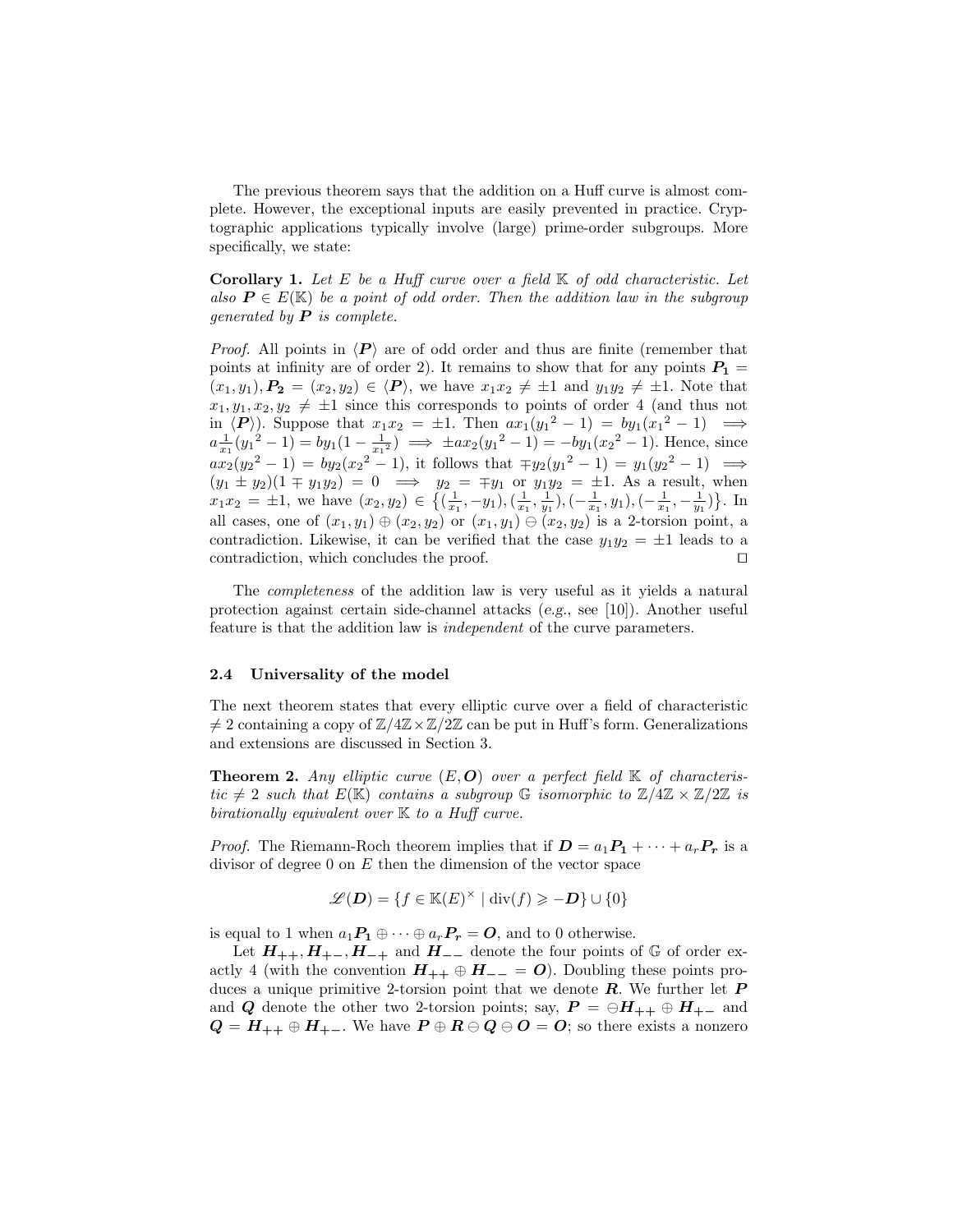rational function x with divisor exactly  $Q + O - P - R$ . In particular, x is well-defined and nonzero at  $H_{++}$  and thus without loss of generality we may assume that  $x(H_{++}) = 1$ . Similarly, there exists a rational function y with divisor  $P + O - Q - R$  such that  $y(H_{++}) = 1$ .

The rational function  $x-1$  has the same poles as x and vanishes at  $H_{++}$ . Its divisor div $(x - 1)$  is thus given by  $H_{++} + X - P - R$  for some point X. Since this divisor is principal, we have  $H_{++} \oplus X \ominus P \ominus R = O$ . Hence, it follows that  $X = P \oplus R \ominus H_{++} = \ominus H_{++} \oplus H_{+-} \oplus R \ominus H_{++} = H_{+-}$ . Consequently, we have  $x(H_{+-}) = 1$ . Likewise, it is verified that  $y(H_{-+}) = 1$ .

Now, consider the map  $\iota$  taking a rational function f to  $\iota f : M \mapsto f(\ominus M)$ . This is an endomorphism of the vector space  $\mathscr{L}(P + R - Q - O)$ . Indeed, the poles of  $\iota f$  are  $\ominus P = P$  and  $\ominus R = R$  and its zeros are  $\ominus Q = Q$  and  $\Theta$  = 0. Moreover, since  $\iota^2 = id$  and since  $\mathscr{L}(P + R - Q - O)$  is a onedimensional vector space,  $\iota$  is the multiplication map by 1 or −1. The equality  $\iota x = x$  would imply  $x(H_{--}) = x(H_{++}) = 1$ , which contradicts the previous calculation of div $(x - 1)$ . As a result, we must have  $\iota x = -x$ . In particular, noting that  $H_{-+} = \bigoplus H_{+-}$ , we obtain

$$
x(\mathbf{H}_{-+}) = \iota x(\mathbf{H}_{+-}) = -x(\mathbf{H}_{+-}) = -1\,,
$$

and similarly for  $H_{-}$ . Since  $x + 1$  has the same poles as x, its divisor is then given by  $div(x+1) = H_{-+} + H_{--} - P - R$ . Analogously, we obtain  $div(y+1) =$  $H_{+-} + H_{--} - Q - R.$ 

Finally, consider the rational functions  $u = x(y^2 - 1)$  and  $v = y(x^2 - 1)$ . We have:

$$
\begin{aligned} \operatorname{div}(u) &= \operatorname{div}(x) + \operatorname{div}(y-1) + \operatorname{div}(y+1) \\ &= (\mathbf{Q} + \mathbf{O} - \mathbf{P} - \mathbf{R}) + (\mathbf{H}_{++} + \mathbf{H}_{-+} - \mathbf{Q} - \mathbf{R}) + \\ &\quad (\mathbf{H}_{+-} + \mathbf{H}_{--} - \mathbf{Q} - \mathbf{R}) \\ &= \mathbf{H}_{++} + \mathbf{H}_{+-} + \mathbf{H}_{-+} + \mathbf{H}_{--} + \mathbf{O} - \mathbf{P} - \mathbf{Q} - 3\mathbf{R} \end{aligned}
$$

and

$$
div(v) = div(y) + div(x - 1) + div(x + 1)
$$
  
=  $(P + O - Q - R) + (H_{++} + H_{+-} - P - R) +$   
 $(H_{-+} + H_{--} - P - R)$   
=  $H_{++} + H_{+-} + H_{-+} + H_{--} + O - P - Q - 3R$ .

But the vector space  $\mathcal{L}(P+Q+3R-O-H_{++}-H_{+-}-H_{-+}-H_{--})$  is of dimension 1, so there exists a linear relation between  $u$  and  $v$ . In other words, there exist  $a, b \in \mathbb{K}^{\times}$  such that  $au = bv$ ; i.e., such that  $ax(y^2 - 1) = by(x^2 - 1)$ .

The rational map  $E \to \mathbb{P}^2(\mathbb{K})$  given by  $M \mapsto (x(M) : y(M) : 1)$  extends to a morphism defined on all of E, and its image is contained in  $E_{a,b}$  in view of the previous relation (and  $E_{a,b}$  itself is a smooth irreducible curve as seen in  $\S1.1$ ). We therefore have a non-constant — and hence surjective — morphism of curves  $E \to E_{a,b}$ . Moreover, its degree is at most 1: indeed, if a point  $(x_0 : y_0 :$ 1) ∈  $E_{a,b}(\overline{\mathbb{K}})$  has two distinct pre-images  $M \neq M' \in E(\overline{\mathbb{K}})$ , the functions  $x-x_0$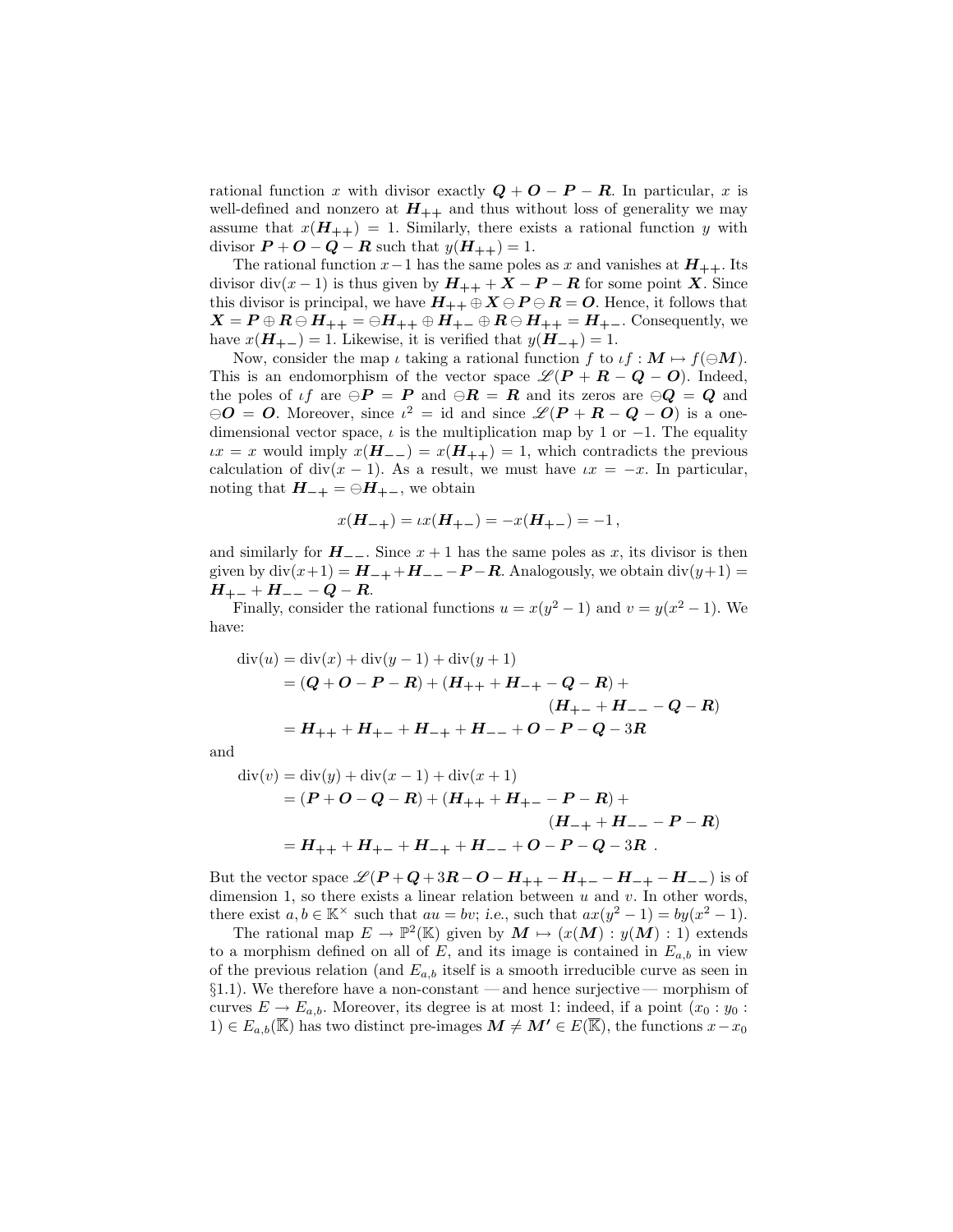and  $y - y_0$  vanish at M and M'. Since they have the same poles as x and y, their divisors are respectively  $M + M' - P - R$  and  $M + M' - Q - R$ , which yields  $P \oplus R = M \oplus M' = Q \oplus R$ , a contradiction. As a surjective morphism of degree 1, the map  $E \to E_{a,b}$  is thus an isomorphism. of degree 1, the map  $E \to E_{a,b}$  is thus an isomorphism.

## 3 Generalizations and Extensions

This section presents dedicated addition formulæ. It also presents a generalization of the model as originally introduced by Huff so that it covers more curves and extends to binary fields.

## 3.1 Faster computations

Dedicated doubling. The doubling formula can be sped up by evaluating squarings in K with a specialized implementation. The cost of a point doubling then becomes  $\frac{7m + 5s}{2}$ . When  $s > \frac{3}{4}m$ , an even faster way for doubling a point is given by

$$
m_1 = X_1 Y_1, \quad m_2 = X_1 Z_1, \quad m_3 = Y_1 Z_1, \quad s_1 = Z_1^2,
$$
  
\n
$$
m_4 = (m_2 - m_3)(m_2 + m_3), \quad m_5 = (m_1 - s_1)(m_1 + s_1),
$$
  
\n
$$
m_6 = (m_1 - s_1)(m_2 - m_3), \quad m_7 = (m_1 + s_1)(m_2 + m_3),
$$
  
\n
$$
X([2]P_1) = (m_6 - m_7)(m_4 + m_5), \quad Y([2]P_1) = (m_6 + m_7)(m_4 - m_5),
$$
  
\n
$$
Z([2]P_1) = (m_4 + m_5)(m_4 - m_5),
$$

that is, with  $10m + 1s$ .

Moving the origin. Choosing  $\mathbf{O'} = (0:1:0)$  as the neutral element results in translating the group law. If we let  $\oplus'$  denote the corresponding point addition, we have  $P_1 \oplus P_2 = (P_1 \ominus O') \oplus (P_2 \ominus O') \oplus O' = P_1 \oplus P_2 \oplus O'$ . Hence, we get

$$
\begin{cases}\nX_3 = (X_1Z_2 + X_2Z_1)(Y_1Y_2 + Z_1Z_2)(Y_1Z_2 + Y_2Z_1) \\
Y_3 = (X_1X_2 - Z_1Z_2)(Z_1^2Z_2^2 - Y_1^2Y_2^2) \\
Z_3 = (Y_1Z_2 + Y_2Z_1)(X_1X_2 + Z_1Z_2)(Y_1Y_2 - Z_1Z_2)\n\end{cases}
$$

.

This can be evaluated with 11m as

$$
m_1 = X_1 X_2, \quad m_2 = Y_1 Y_2, \quad m_3 = Z_1 Z_2,
$$
  
\n
$$
m_4 = (X_1 + Z_1)(X_2 + Z_2) - m_1 - m_3, \quad m_5 = (Y_1 + Z_1)(Y_2 + Z_2) - m_2 - m_3,
$$
  
\n
$$
X_3 = m_4(m_2 + m_3)m_5, \quad Y_3 = (m_1 - m_3)(m_3 - m_2)(m_3 + m_2),
$$
  
\n
$$
Z_3 = m_5(m_1 + m_3)(m_2 - m_3).
$$
\n(6)

This addition formula is unified: it can be used for doubling as well.

For a mixed point addition (i.e., when  $Z_2 = 1$ ), we have  $m_3 = Z_1$  and the number of required multiplications drops to 10m. When used for dedicated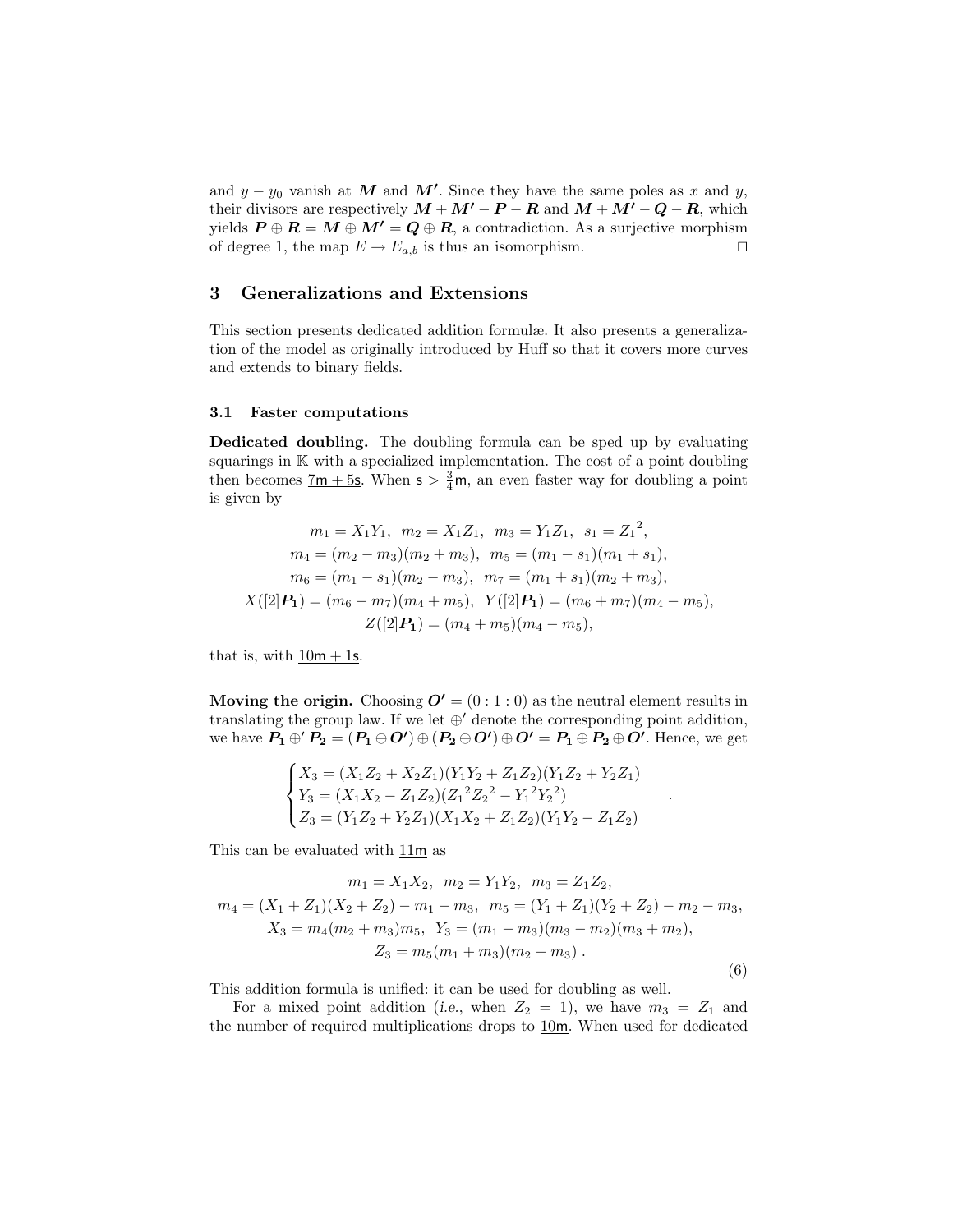doubling, the above addition formula requires  $6m + 5s$ , which can equivalently be obtained as

$$
s_1 = X_1^2, \quad s_2 = Y_1^2, \quad s_3 = Z_1^2,
$$
  
\n
$$
s_4 = (X_1 + Y_1)^2 - s_1 - s_2, \quad s_5 = (Y_1 + Z_1)^2 - s_2 - s_3,
$$
  
\n
$$
X([2]P_1) = 2s_3s_4(s_2 + s_3), \quad Y([2]P_1) = (s_1 - s_3)(s_3 - s_2)(s_3 + s_2),
$$
  
\n
$$
Z([2]P_1) = s_5(s_1 + s_3)(s_2 - s_3).
$$
\n(7)

Note that the expression for the inverse of point  $P_1$  is unchanged:  $\ominus' P_1$  =  $\ominus(P_1 \ominus O') \oplus O' = \ominus P_1 = (X_1 : Y_1 : -Z_1).$ 

## 3.2 More formulæ

Alternative addition formulæ can be derived using the curve equation. For example, whenever defined, we can write  $(x_3, y_3) = (x_1, y_1) \oplus (x_2, y_2)$  with

$$
x_3 = \frac{(x_1 - x_2)(y_1 + y_2)}{(y_1 - y_2)(1 - x_1x_2)} \quad \text{and} \quad y_3 = \frac{(y_1 - y_2)(x_1 + x_2)}{(x_1 - x_2)(1 - y_1y_2)}
$$

.

,

In projective coordinates, this gives

$$
\begin{cases}\nX_3 = (X_1Z_2 - X_2Z_1)^2(Y_1Z_2 + Y_2Z_1)(Z_1Z_2 - Y_1Y_2) \\
Y_3 = (Y_1Z_2 - Y_2Z_1)^2(X_1Z_2 + X_2Z_1)(Z_1Z_2 - X_1X_2) \\
Z_3 = (X_1Z_2 - X_2Z_1)(Y_1Z_2 - Y_2Z_1)(Z_1Z_2 - X_1X_2)(Z_1Z_2 - Y_1Y_2)\n\end{cases}
$$

which can be evaluated with 13m as

$$
m_1 = X_1 Z_2, \quad m_2 = X_2 Z_1, \quad m_3 = Y_1 Z_2, \quad m_4 = Y_2 Z_1,
$$
  
\n
$$
m_5 = (Z_1 - X_1)(Z_2 + X_2) + m_1 - m_2, \quad m_6 = (Z_1 - Y_1)(Z_2 + Y_2) + m_3 - m_4,
$$
  
\n
$$
m_7 = (m_1 - m_2)m_6, \quad m_8 = (m_3 - m_4)m_5,
$$
  
\n
$$
X_3 = (m_1 - m_2)(m_3 + m_4)m_7, \quad Y_3 = (m_1 + m_2)(m_3 - m_4)m_8, \quad Z_3 = m_7 m_8.
$$

Although not as efficient as the usual addition, this alternative formula is useful in some pairing computations (see Section 4.2).

### 3.3 Twisted curves

As shown in Theorem 1, the group of points of a Huff elliptic curve contains a copy of  $\mathbb{Z}/4\mathbb{Z}\times\mathbb{Z}/2\mathbb{Z}$ . This implies that the curve order is a multiple of 8. Several cryptographic standards, however, require elliptic curves with group order of the form  $h n$  where  $h \in \{1, 2, 3, 4\}$  and n is a prime.

We can generalize Huff's model to accommodate the case  $h = 4$ . Let  $\mathcal{P} \in \mathbb{K}[t]$ denote a monic polynomial of degree 2, with non-zero discriminant, and such that  $\mathcal{P}(0) \neq 0$ . We can then introduce the cubic curve

$$
ax\mathcal{P}(y) = by\mathcal{P}(x)
$$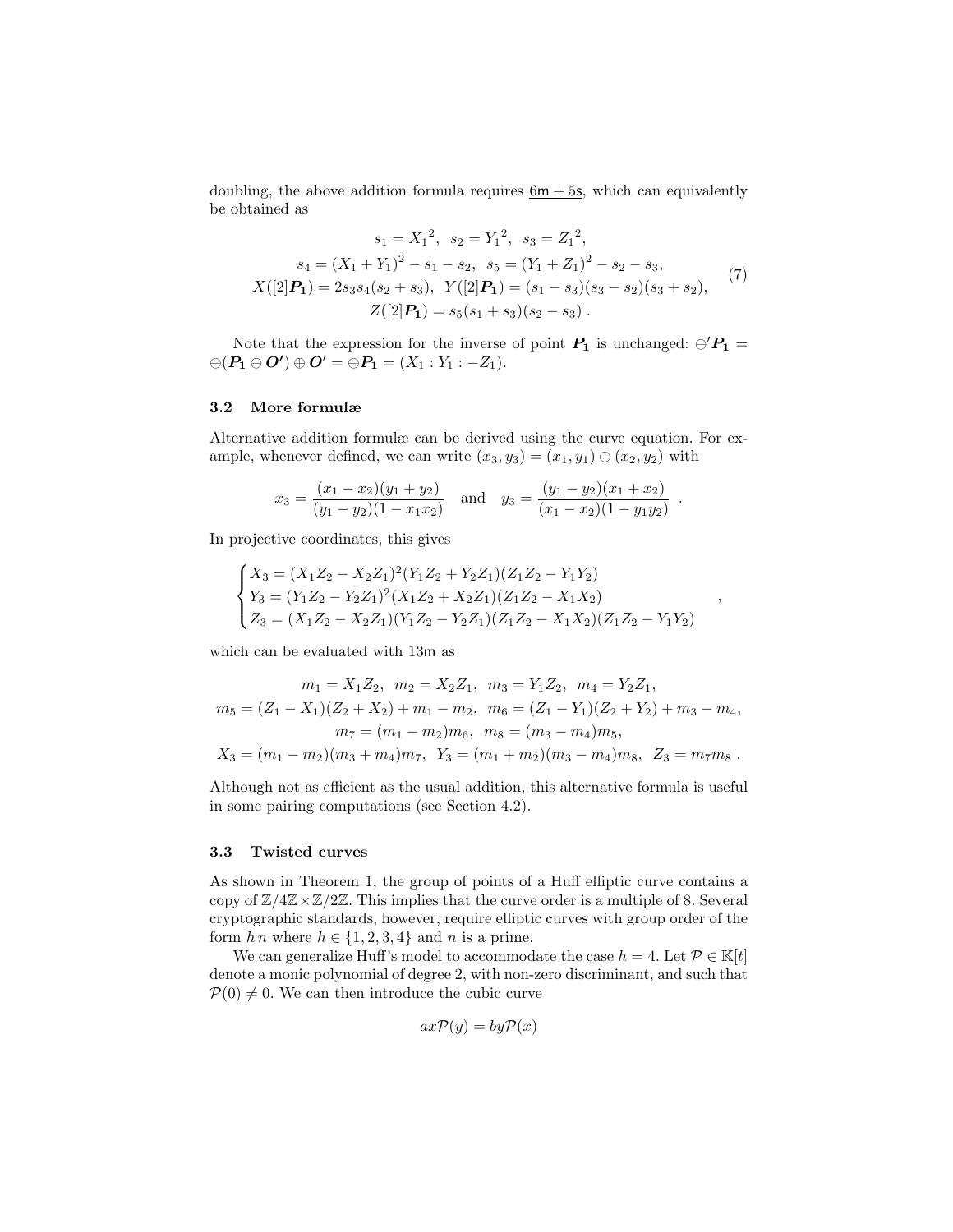where  $a, b \in \mathbb{K}^{\times}$ . The set of points  $\{(0:0:1), (0:1:0), (1:0:0), (a:b:0)\}\cong$  $\mathbb{Z}/2\mathbb{Z} \times \mathbb{Z}/2\mathbb{Z}$  belongs to the curve. Moreover, when P factors in K — i.e., when  $\mathcal{P}(t) = (t - \omega_1)(t - \omega_2)$  with  $\omega_1, \omega_2 \in \mathbb{K}^\times$ , the four points  $(\pm \omega_1 : \pm \omega_2 : 1)$  are also on the curve.

When Char  $\mathbb{K} \neq 2$ , we consider  $\mathcal{P}(t) = t^2 - d$  for some  $d \in \mathbb{K}^\times$ . So we deal with the set of projective points  $(X:Y:Z) \in \mathbb{P}^2(\mathbb{K})$  satisfying the non-singular cubic equation

$$
\hat{E}_d: aX(Y^2 - dZ^2) = bY(X^2 - dZ^2)
$$
\n(8)

where  $a, b, d \in \mathbb{K}^{\times}$  and  $a^2 \neq b^2$ . This equation corresponds to Weierstraß equation  $V^2W = U(U + \frac{a^2}{d}W)(U + \frac{b^2}{d}W)$  under the inverse transformations  $(X:Y:Y)$  $Z$ ) =  $(b(dU + a^2W) : a(dU + b^2W) : dV)$  and  $(U : V : W) = (ab(bX - aY))$ :  $ab(b^2 - a^2)Z : d(-aX + bY)$ ). The transformation  $(X:Y:Z) \leftarrow (X:Y:Z\sqrt{d})$ induces an isomorphism from  $E = \hat{E}_1$  to  $\hat{E}_d$  over  $\mathbb{K}(\sqrt{d})$ . Curves  $\hat{E}_d$  are therefore quadratic twists of Huff curves.

In affine coordinates, we consider the curve equation  $ax(y^2 - d) = by(x^2 - d)$ . The sum of two finite points  $P_1 = (x_1, y_1)$  and  $P_2 = (x_2, y_2)$  such that  $x_1x_2 \neq$  $\pm d$  and  $y_1y_2 \neq \pm d$  is given by  $(x_3, y_3)$  where

$$
x_3 = \frac{d(x_1 + x_2)(d + y_1y_2)}{(d + x_1x_2)(d - y_1y_2)} \quad \text{and} \quad y_3 = \frac{d(y_1 + y_2)(d + x_1x_2)}{(d - x_1x_2)(d + y_1y_2)} \quad . \tag{9}
$$

Extending the computations of  $\S 2.2$ , it is readily verified that the sum of two points can be evaluated with  $12m$  (plus a couple of multiplications by constant d) using projective coordinates. The faster computations of the previous section also generalize to twisted curves.

### 3.4 Binary fields

Huff's form can be extended to a binary field as

$$
ax(y^2 + y + 1) = by(x^2 + x + 1) .
$$

This curve is birationally equivalent to Weierstraß curve

$$
v(v + (a+b)u) = u(u + a2)(u + b2)
$$

under the inverse maps

$$
(x,y) = \left(\frac{b(u+a^2)}{v}, \frac{a(u+b^2)}{v+(a+b)u}\right) \quad \text{and} \quad (u,v) = \left(\frac{ab}{xy}, \frac{ab(axy+b)}{x^2y}\right) \enspace .
$$

The neutral element is  $\mathbf{O} = (0, 0)$ .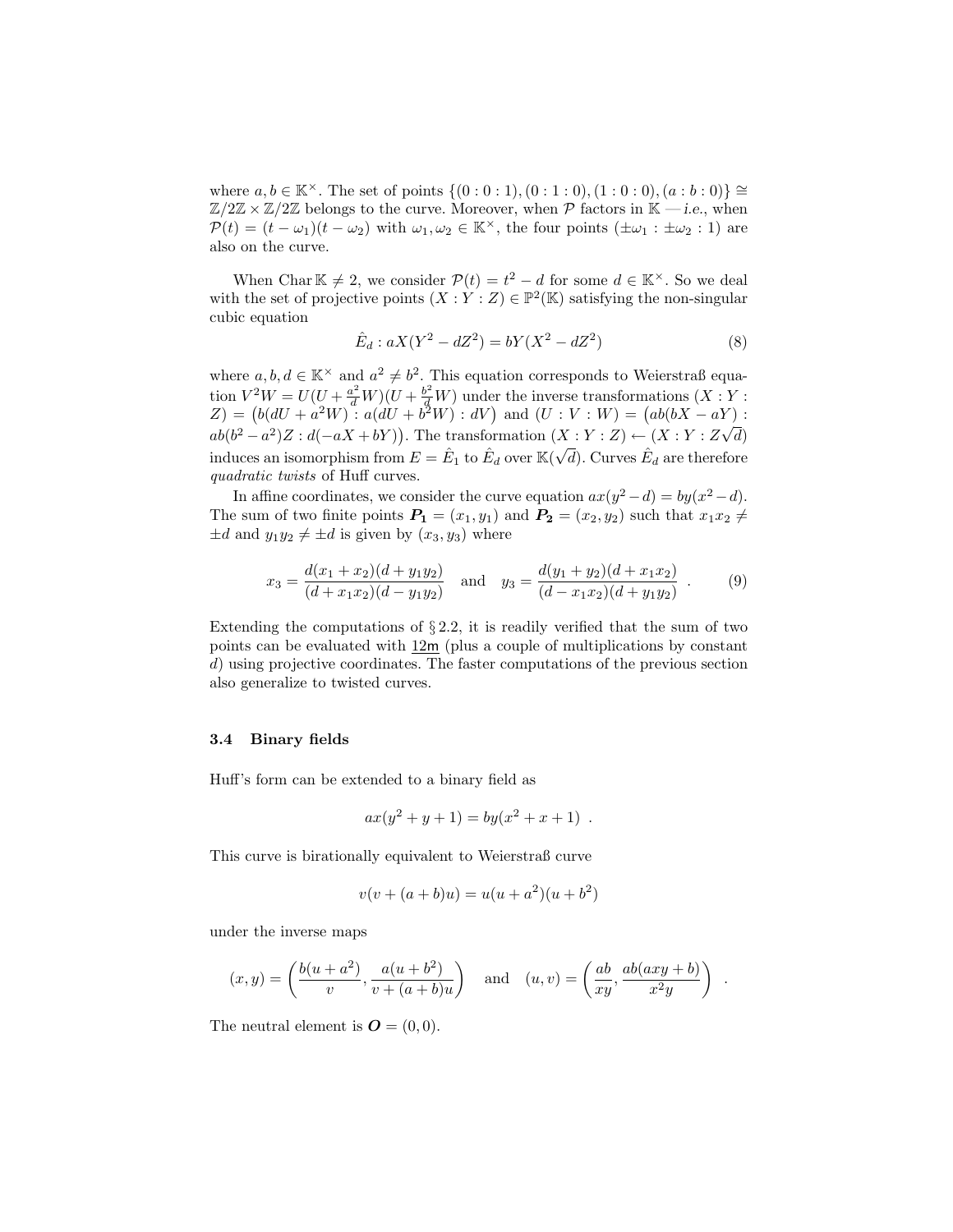## 4 Pairings

### 4.1 Preliminaries

Let  $(E, O)$  be an elliptic curve over  $\mathbb{K} = \mathbb{F}_q$ , with q odd. Suppose that  $\#E(\mathbb{F}_q)$ hn where n is a prime such that  $gcd(n, q) = 1$ . Let further k denote the embedding degree with respect to n, namely the smallest extension  $\mathbb{F}_{q^k}$  of  $\mathbb{F}_q$  containing all *n*-th roots of unity. In other words,  $k$  is the smallest positive integer  $k$  such that  $n | q^k - 1$ . For better efficiency, we further assume that  $k > 1$  is even.

For any point  $P \in E(\mathbb{F}_q)[n]$ , we let  $f_P$  denote a rational function on E defined over  $\mathbb{F}_q$  such that  $\text{div}(f_P) = nP - nO$ ; it exists and is unique up to a multiplicative constant, according to the Riemann-Roch theorem. The group of *n*-th roots of unity in  $\mathbb{F}_{q^k}$  is denoted by  $\mu_n$ . The *(reduced)* Tate pairing is then defined as

$$
T_n: E(\mathbb{F}_q)[n] \times E(\mathbb{F}_{q^k})/[n]E(\mathbb{F}_{q^k}) \to \mu_n: (\mathbf{P}, \mathbf{Q}) \mapsto f_{\mathbf{P}}(\mathbf{Q})^{(q^k-1)/n}
$$

.

This definition does not depend on the choice of  $f_P$  with the appropriate divisor, nor on the class of  $Q \mod [n] E(\mathbb{F}_{q^k})$ .

In practice,  $T_n$  can be computed using a technique due to Miller [21], in terms of rational functions  $g_{R,P}$  depending on P and on a variable point R. Function  $g_{R,P}$  is the so-called *line function* with divisor  $R + P - O - (R \oplus P)$ , which arises in addition formulæ when  $E$  is represented as a plane cubic. The core idea is to derive function  $f_P$  iteratively. Letting  $f_{i,P}$  be the function with divisor div $(f_{i,\mathbf{P}}) = i\mathbf{P} - ([i]\mathbf{P}) - (i-1)\mathbf{O}$ , it is easily verified that

$$
f_{i+j,\boldsymbol{P}} = f_{i,\boldsymbol{P}} \cdot f_{j,\boldsymbol{P}} \cdot g_{[i] \boldsymbol{P}, [j] \boldsymbol{P}}.
$$

Observe that  $f_{1,\mathbf{P}} = 1$  and  $f_{n,\mathbf{P}} = f_{\mathbf{P}}$ . Hence, if  $n = \overline{n_{\ell-1} n_{\ell-1} \cdots n_{0}}_2$  is the binary representation of  $n$ , the Tate pairing can be computed as follows.

Algorithm 1 Miller's algorithm

1:  $f \leftarrow 1$ ;  $R \leftarrow P$ 2: for  $i = \ell - 2$  down to 0 do 3:  $f \leftarrow f^2 \cdot g_{\boldsymbol{R},\boldsymbol{R}}(\boldsymbol{Q}); \, \boldsymbol{R} \leftarrow [2] \boldsymbol{R}$ 4: if  $(n_i = 1)$  then 5:  $f \leftarrow f \cdot g_{R,P}(Q); R \leftarrow R \oplus P$ 6: end if 7: end for 8: return  $f^{(q^k-1)/n}$ 

Contrary to Edwards curves or Jacobi quartics, Huff curves are represented as plane cubics. This makes Miller's algorithm, along with a number of improvements proposed for Weierstraß curves (e.g., as presented in [3]), directly applicable to the computation of pairings over Huff curves.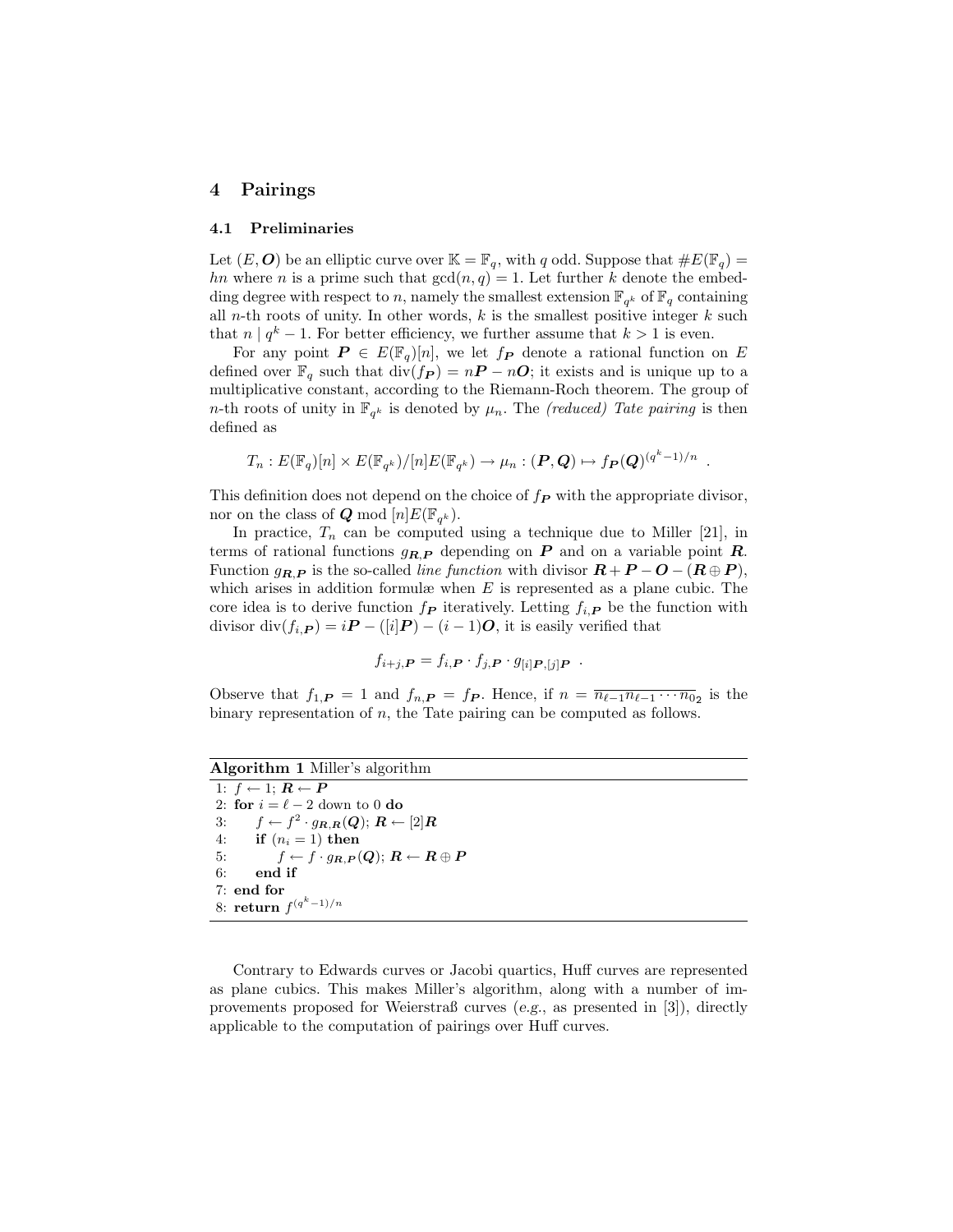#### 4.2 Pairing formulæ for Huff curves

Throughout the for-loop of Algorithm 1, the line function is always evaluated at the same point  $\mathbf{Q} \in E(\mathbb{F}_{q^k}) \setminus E(\mathbb{F}_q)$ . It is therefore customary to represent this point in affine coordinates. In our case, it is most convenient to choose the coordinates of **Q** as  $\mathbf{Q} = (y, z) = (1 : y : z)$ . Indeed, since the embedding degree k is even, the field  $\mathbb{F}_{q^k}$  can be represented as  $\mathbb{F}_{q^{k/2}}(\alpha)$ , where  $\alpha$  is any quadratic non-residue in  $\mathbb{F}_{q^{k/2}}$ . As a result,  $Q$  can be chosen of the form  $Q = (y_Q, z_Q \alpha)$ with  $y_{\mathbf{Q}}, z_{\mathbf{Q}} \in \mathbb{F}_{q^{k/2}}$  [4]. To do so, it suffices to pick a point on a quadratic twist of E over  $\mathbb{F}_{q^{k/2}}$  and take its image under the isomorphism over  $\mathbb{F}_{q^k}$ .

Now, for any two points  $\mathbf{R}, \mathbf{P}$  in  $E(\mathbb{F}_q)$ , let  $\ell_{\mathbf{R},\mathbf{P}}$  denote the rational function vanishing on the line through  $R$  and  $P$ . In general, we have

$$
\ell_{R,P}(Q) = \frac{(zX_P - Z_P) - \lambda(yX_P - Y_P)}{Y_P}
$$

where  $\lambda$  is the " $(y, z)$ -slope" of the line through **R** and **P**. Then, the divisor of  $\ell_{\boldsymbol{R},\boldsymbol{P}}$  is

$$
\operatorname{div}(\ell_{\boldsymbol{R},\boldsymbol{P}}) = \boldsymbol{R} + \boldsymbol{P} + \boldsymbol{T} - (1:0:0) - (0:1:0) - (a:b:0)
$$

where  $T$  is the third point of intersection (counting multiplicities) of the line through  $R$  and  $P$  with the elliptic curve. In particular, if the neutral element of the group law  $\oplus$  is denoted by U, the line function  $g_{R,P}$  can be written as

$$
g_{R,P} = \frac{\ell_{R,P}}{\ell_{R\oplus P,U}}.
$$

We concentrate on the case when  $U = O = (0 : 0 : 1)$ . Then for any  $\mathbf{Q} = (y_{\mathbf{Q}}, z_{\mathbf{Q}}\alpha)$ , we have

$$
\ell_{\mathbf{R}\oplus\mathbf{P},\mathbf{O}}(\mathbf{Q})=y_{\mathbf{Q}}-\frac{Y_{\mathbf{R}\oplus\mathbf{P}}}{X_{\mathbf{R}\oplus\mathbf{P}}}\in\mathbb{F}_{q^{k/2}}.
$$

Since this quantity lies in a proper subfield of  $\mathbb{F}_{q^k}$ , it goes to 1 after the final exponentiation in Miller's algorithm, which means that it can be discarded altogether. Similarly, divisions by  $X_{P}$  can be omitted, and denominators in the expression of  $\lambda$  can be canceled. In other words, if  $\lambda = A/B$ , we can compute the line function as

$$
g_{R,P}(Q) = (zX_{P} - Z_{P}) \cdot B - (yX_{P} - Y_{P}) \cdot A
$$

and get the required result.

We can now detail precise formulæ for the addition and doubling steps in the so-called Miller loop (i.e., the main for-loop in Algorithm 1). We let M and S represent the cost of a multiplication and of a squaring in  $\mathbb{F}_{q^k}$  while m and s are operations in  $\mathbb{F}_q$  as before.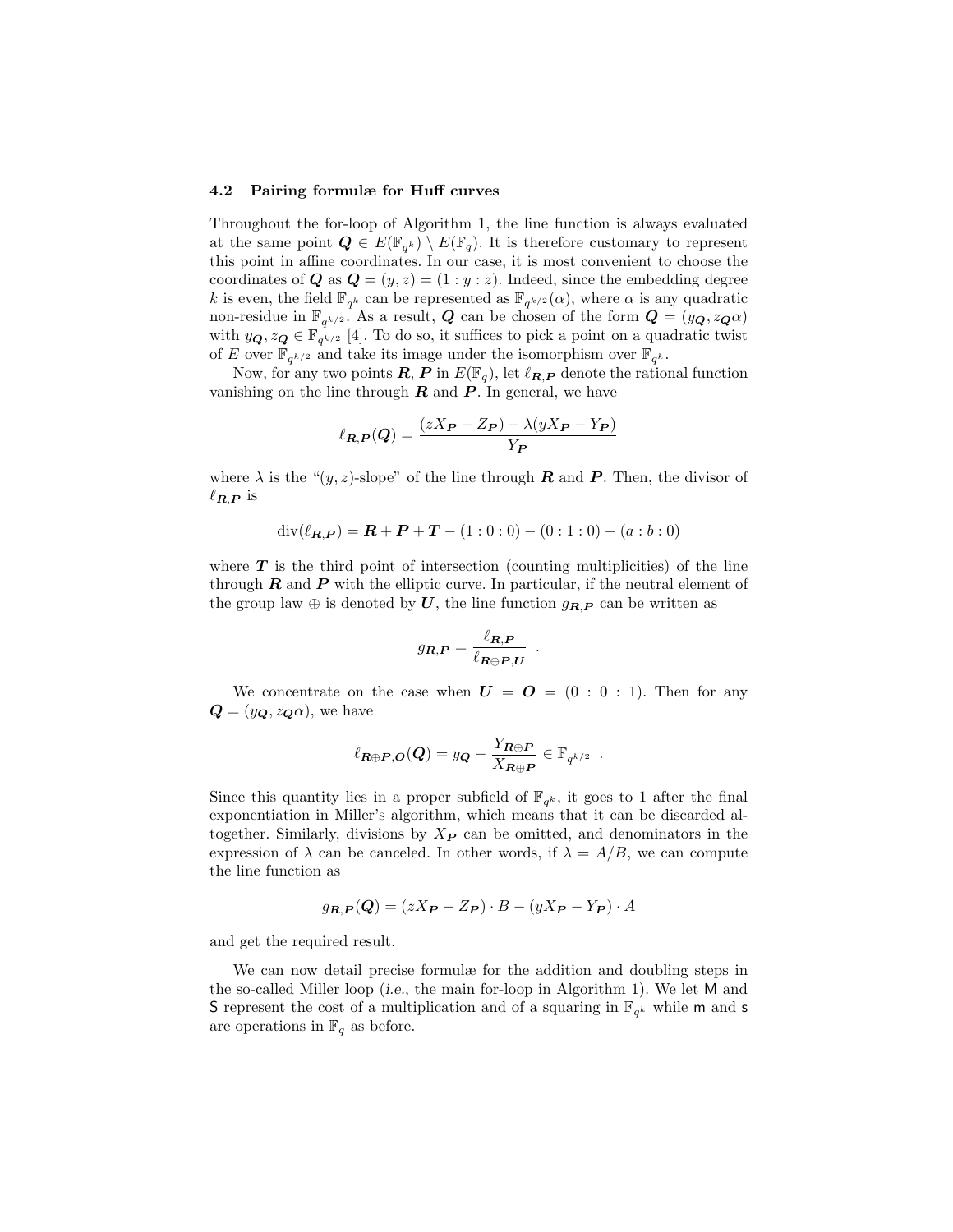**Addition step.** In the case of addition, the  $(y, z)$ -slope of the line through  $\boldsymbol{R} = (X_R : Y_R : Z_R)$  and  $\boldsymbol{P} = (X_P : Y_P : Z_P)$  is

$$
\lambda = \frac{Z_R X_P - Z_P X_R}{Y_R X_P - Y_P X_R}
$$

.

Therefore, the line function to be evaluated is of the form

$$
g_{R,P}(Q) = (z_Q \alpha \cdot X_P - Z_P)(Y_R X_P - Y_P X_R) - (y_Q \cdot X_P - Y_P)(Z_R X_P - Z_P X_R) .
$$

Since  $P$  and  $Q$  are constant throughout the loop, the values depending only on P and Q — in this case  $y'_{\mathbf{Q}} = y_{\mathbf{Q}} \cdot X_{\mathbf{P}} - Y_{\mathbf{P}}$  and  $z'_{\mathbf{Q}} = z_{\mathbf{Q}} \alpha \cdot X_{\mathbf{P}}$ , can be precomputed.

Then, each Miller addition step requires computing  $\mathbf{R} \oplus \mathbf{P}$  (one addition on the curve over  $\mathbb{F}_q$ , evaluating  $g_{R,P}(Q)$ , and computing  $f \cdot g_{R,P}(Q)$  (one multiplication in the field  $\mathbb{F}_{q^k}$ ).

We consider two types of Miller addition steps: full addition, for which no assumption is made on the representation of  $P$ , and mixed addition, for which we further assume that **P** is given in affine coordinates (i.e.,  $X_{\textbf{P}} = 1$ ). Both steps start with computing  $\mathbf{R} \oplus \mathbf{P}$ , including all intermediate results.

Full addition. Computing  $\mathbf{R} \oplus \mathbf{P}$  requires 13m using the dedicated addition formula from §3.1, including all intermediate results  $m_1, \ldots, m_8$ . Compute further  $m_9 = (X_R + Y_R)(X_P - Y_P)$ . We then have

$$
g_{R,P}(Q) = (z'_Q - Z_P)(m_9 + m_5 - m_6) - y'_Q(m_1 - m_2)
$$

where the first term requires  $(\frac{k}{2} + 1)$ m and the second term  $\frac{k}{2}$ m. With the final multiplication over  $\mathbb{F}_{q^k}$ , the total cost of full addition is thus of  $\underline{1M + (k+15)m}$ .

Mixed addition. Now that  $X_{\mathbf{P}} = 1$ , computing  $\mathbf{R} \oplus \mathbf{P}$  using the formula from §2.2, including all the intermediate results  $m_1, \ldots, m_9$ , only requires 11m, since the computation of  $m_1$  is free. We then have

$$
g_{R,P}(Q) = (z'_Q - Z_P)(Y_R - Y_P X_R) - y'_Q(2Z_R - m_4)
$$

where both terms require the same number of multiplications as before, plus one for  $Y_P X_R$ . The total cost of mixed addition is thus of  $1M + (k+13)m$ .

**Doubling step.** In the case of doubling, the  $(y, z)$ -slope of the tangent line at  $\boldsymbol{R} = (X_R : Y_R : Z_R)$  is

$$
\lambda = \frac{a(Z_{\mathbf{R}})^2 - 2bY_{\mathbf{R}}Z_{\mathbf{R}} - a(X_{\mathbf{R}})^2}{b(Y_{\mathbf{R}})^2 - 2aY_{\mathbf{R}}Z_{\mathbf{R}} - b(X_{\mathbf{R}})^2} = \frac{A}{B}.
$$

Thus, the line function is of the form

$$
g_{R,R}(Q) = z_Q \alpha \cdot X_R B - Z_R B - y_Q \cdot X_R A + Y_R A .
$$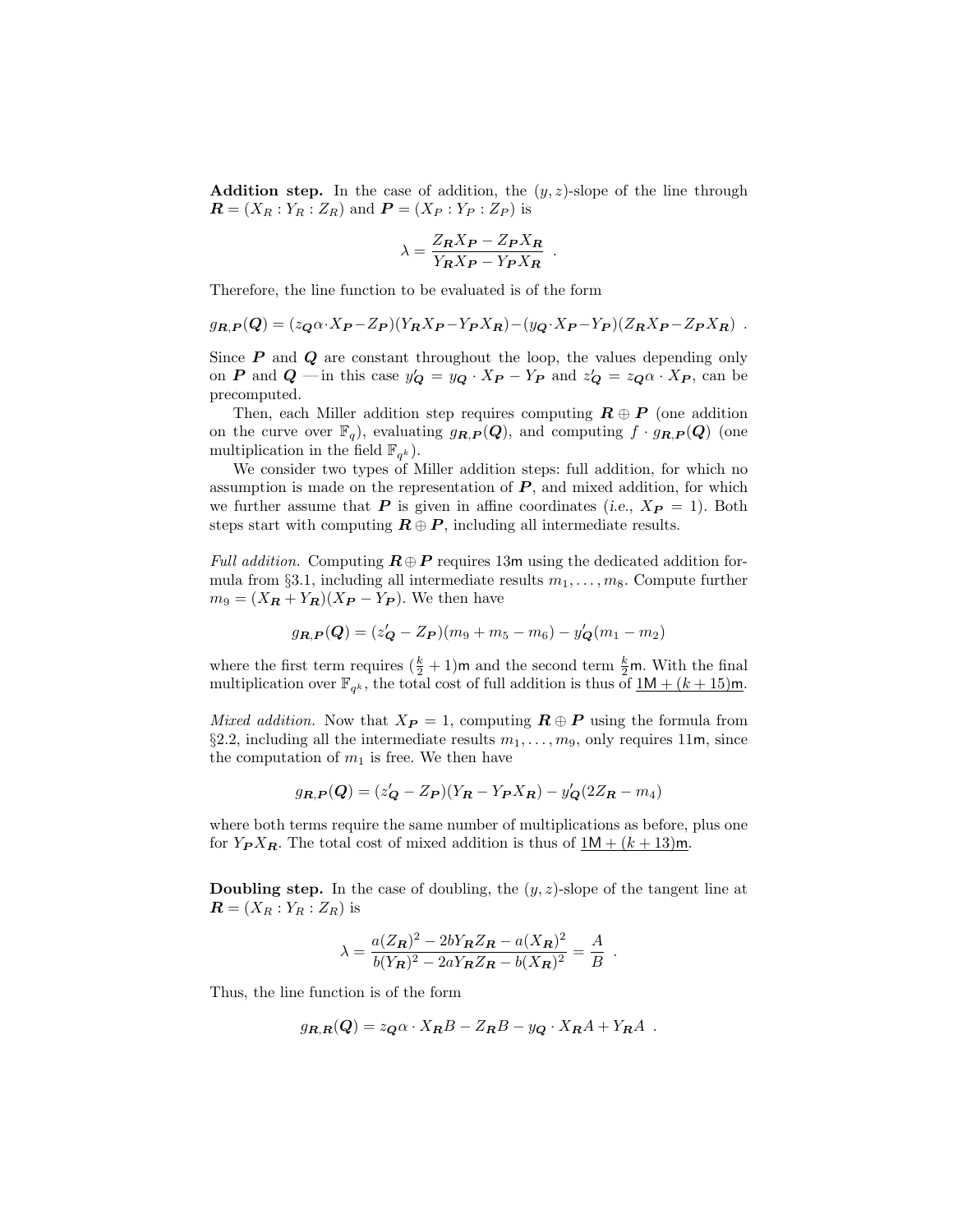Miller's doubling involves computing the point  $[2]$ **R**, which we do using the formulæ from  $\S 2.2$  in  $7m + 5s$ . Then the quantities A and B are obtained by computing the additional product  $m_{10} = 2Y_R Z_R = (Y_R + Z_R)^2 - m_2 - m_3$  using a single squaring. Computing  $g_{R,R}(Q)$  requires multiplying those two values by  $X_{\mathbf{R}}$  and  $Y_{\mathbf{R}}$  (resp.  $X_{\mathbf{R}}$  and  $Z_{\mathbf{R}}$ ), hence an additional 4m. And finally, multiplications by  $y_{\mathbf{Q}}$  and  $z_{\mathbf{Q}}\alpha$  both require  $\frac{k}{2}$ m. Taking into account the multiplication and the squaring in  $\mathbb{F}_{q^k}$  needed to complete the doubling step, the total cost of Miller doubling is thus of  $1M + 1S + (k + 11)m + 6s$ .

## 5 Conclusion

This paper introduced and studied Huff's model, a new representation of elliptic curves to be considered alongside previous models such as Montgomery, Doche-Icart-Kohel and Edwards. This new model provides efficient arithmetic, competitive with some of the fastest known implementations (although not quite as fast as "inverted Edwards" for now). Moreover, it has a number of additional desirable properties, including unified/complete addition laws and formulæ that do not depend on curve parameters (both properties are useful in cryptographic applications to thwart certain implementation attacks). It is also suitable to other computations on elliptic curves, such as the evaluation of pairings.

We believe that this model is worthy of consideration by the community, and hope our contribution might spark further research into efficient implementations of elliptic curve arithmetic.

Acknowledgments. We are grateful to an anonymous referee for useful comments. This work was partly supported by the French ANR-07-TCOM-013-04 PACE Project and by the European Commission through the IST Program under Contract ICT-2007-216646 ECRYPT II.

## References

- 1. C. Arène, T. Lange, M. Naehrig, and C. Ritzenthaler. Faster computation of the Tate pairing. Cryptology ePrint Archive, Report 2009/155, 2009. http://eprint.iacr.org/.
- 2. A. O. L. Atkin and F. Morain. Elliptic curves and primality proving. Math. Comp., 61(203):29–68, 1993.
- 3. P. S. L. M. Barreto, B. Lynn, and M. Scott. Efficient implementation of pairingbased cryptosystems. J. Cryptology, 17(4):321–334, 2004.
- 4. P. S. L. M. Barreto, B. Lynn, and M. Scott. On the selection of pairing-friendly groups. In M. Matsui and R. Zuccherato, editors, Selected Areas in Cryptography, volume 3006 of Lect. Notes Comput. Sci., pages 17–25. Springer, 2004.
- 5. D. J. Bernstein, P. Birkner, M. Joye, T. Lange, and C. Peters. Twisted Edwards curves. In S. Vaudenay, editor, Progress in Cryptology – AFRICACRYPT 2008, volume 5023 of Lect. Notes Comput. Sci., pages 389–405. Springer, 2008.
- 6. D. J. Bernstein and T. Lange. Explicit-formulas database. http://www.hyperelliptic.org/EFD/.